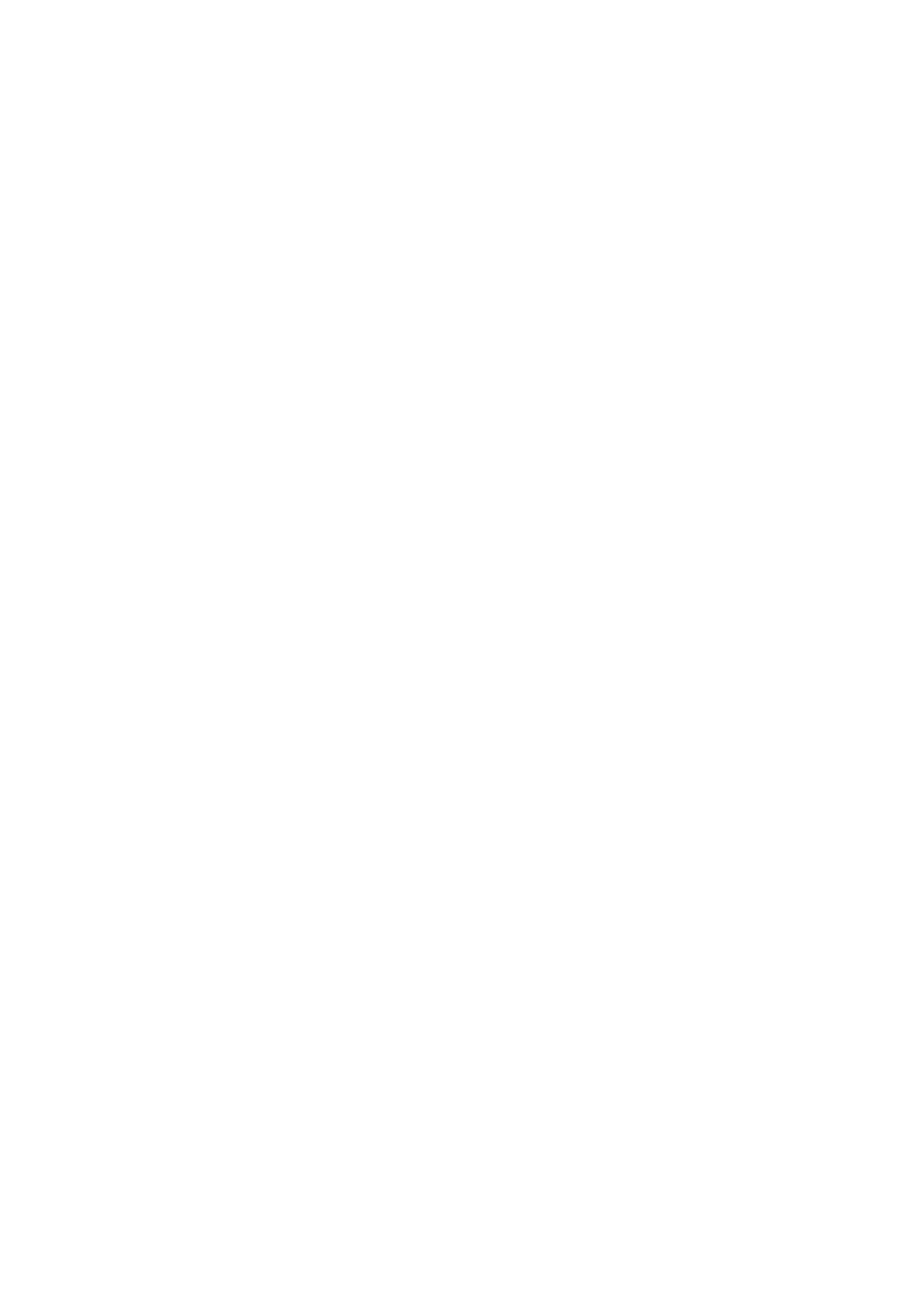# Beyond an instrumental approach to religion and development – Challenges for church-based healthcare in Tanzania

Josephine Sundqvist

Development Dissertation Brief 2018:01 Expertgruppen för Biståndsanalys (EBA)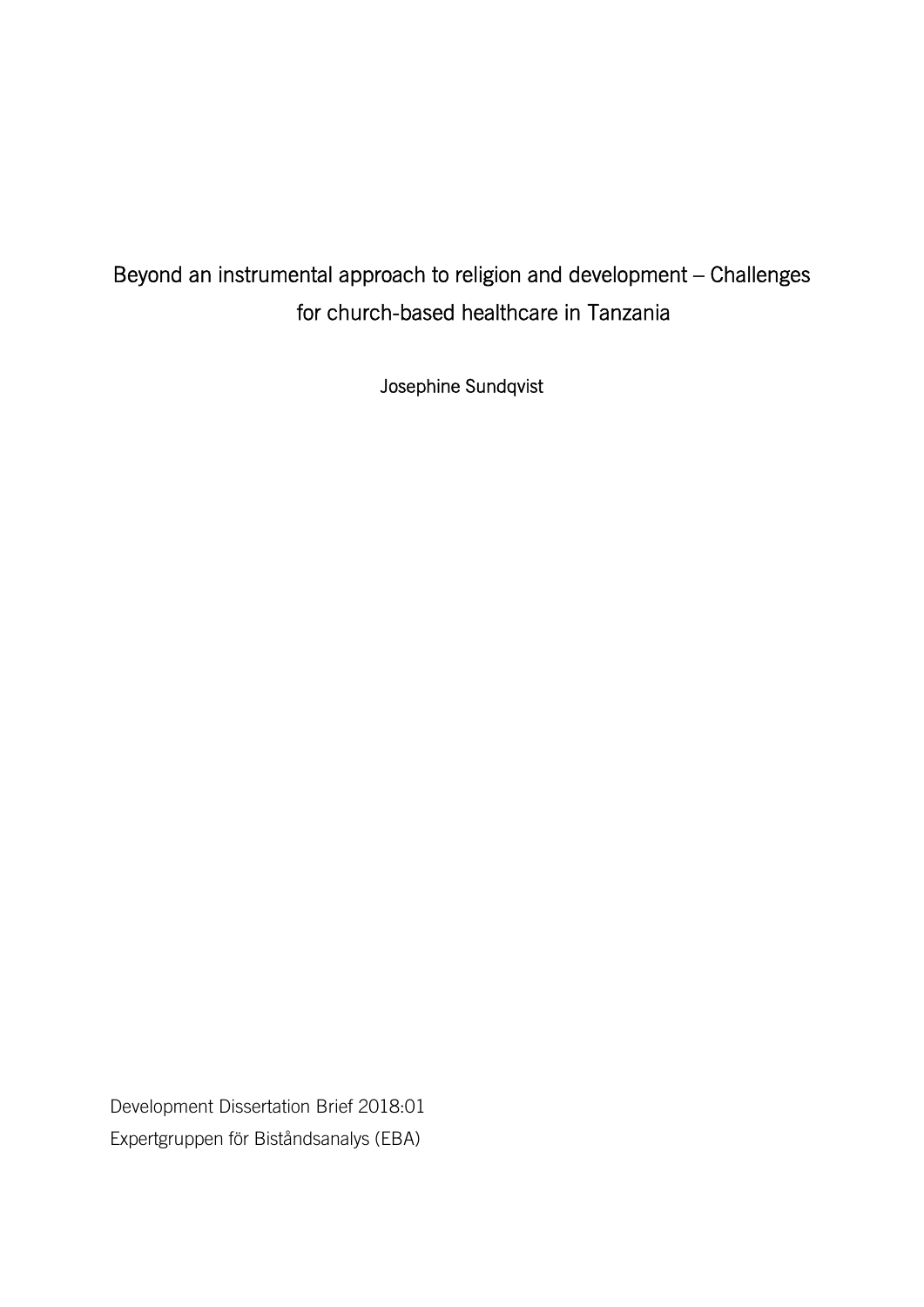Josephine Sundqvist is a development researcher who defended her thesis "Beyond and instrumental approach to Religion and Development – Challenges for church-based healthcare" at the Uppsala Religion and Society Research Centre at Uppsala University in November 2017. Josephine can be contacted at Josephine.sundqvist@crs.uu.se

Find and download the full thesis at http://uu.diva-portal.org/smash/get/diva2:1148322/FULLTEXT01.pdf

Read more about Josephine's current research work on religion and development, public-private partnerships in health and global civil society at the Uppsala Religion and Society Research Centre, http://katalog.uu.se/empinfo?id=N10-692\_1

The research was financed with grants from the Impact of Religion program and Anna Maria Lundin Travel Grant. Professor Per Pettersson (principal), Professor Lennart Wohlgemuth (supporting) and Associate Professor Anders Sjöborg (supporting) provided invaluable guidance as supervisors.

In EBA's series Development Dissertation Briefs (DDB), new PhDs are given the opportunity to summarise their dissertation, focusing on its relevance for Swedish development cooperation.

The Expert Group for Aid Studies - EBA - is a Government committee analysing and evaluating Swedish international development aid. This report can be downloaded free of charge at www.eba.se Printed by Elanders Sverige AB

Stockholm 2018

Cover design by Julia Demchenko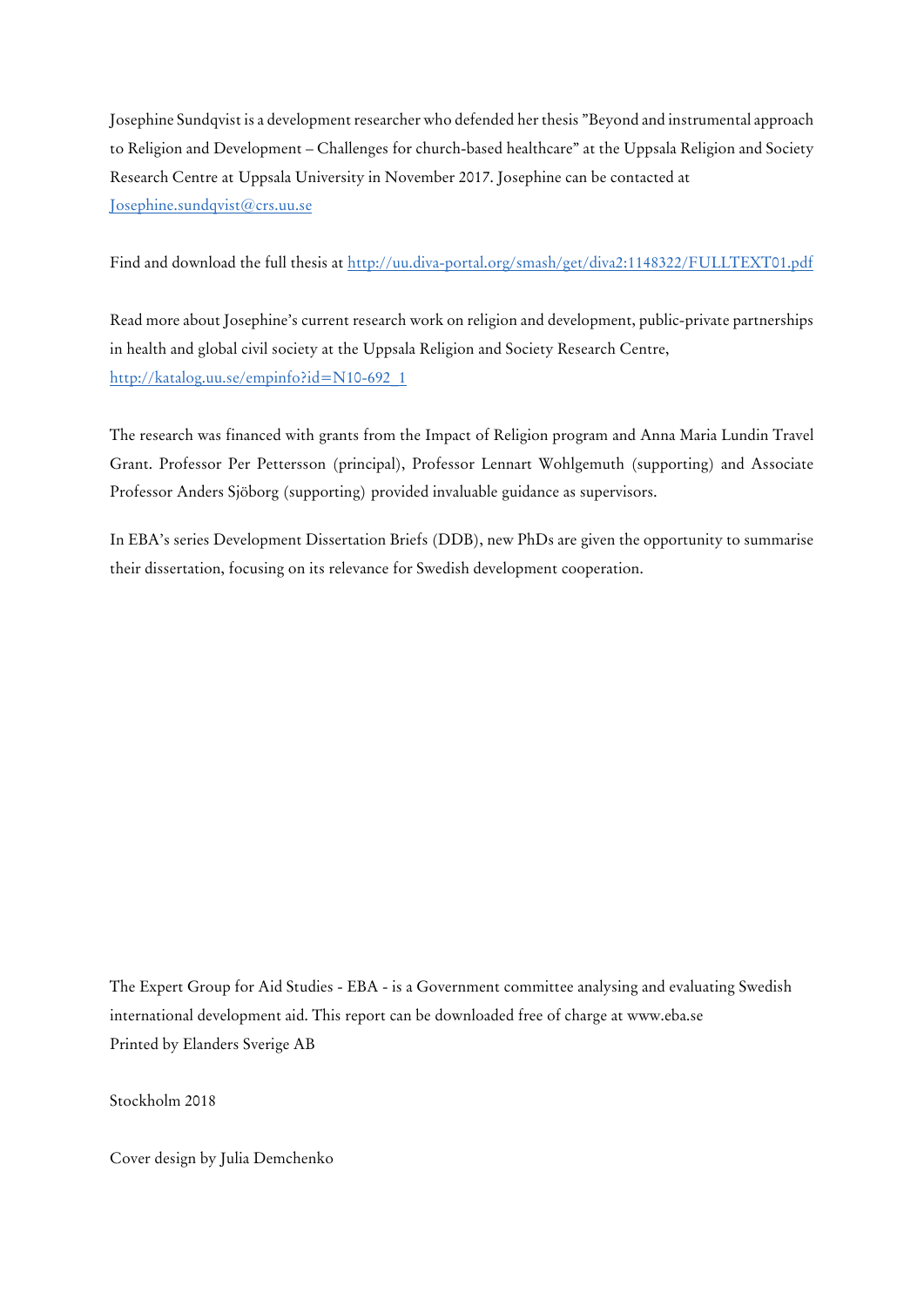# Introduction

Public Private Partnerships have become increasingly common in global health. Since health systems in development contexts tend to be weak and fragile, they are still dependent on receiving contributions from FBOs (Pallant 2012). Hence FBOs are given increasing space in policy-making and access to contractual agreements for accessing public health funding (Williams et al. 2012).

However, despite the growing visibility of church organisations in global health and national health policy, religion has until recently been overlooked in health sciences and development studies (Tomalin 2012). But this is changing and religion is increasingly becoming a factor to consider in both disciplines (Sundqvist 2016; Clarke et al. 2008). In fact, we have in recent decades seen a growing research interest in the study of social service provision in general and health delivery in particular, as performed by church organisations in development contexts (Olivier & Wodon 2012; Hackworth 2012; Itika 2009). Studies linking religion and public life in development contexts have multiplied, often explicitly highlighting how religious issues are involved in health, politics, policy dialogues and other dimensions of development programmes (Kaag & Saint-Lary 2011; Bompani & Frahm-Arp 2010; Lunn 2009).

This raised interest at the global level can partly be explained by a shift in global politics and partly by a discursive transformation, a religious turn, within the social sciences and in international aid. This means that the increased visibility of religion in development contexts is not primarily a result of religious mobilisation or new forms of revival. Instead, this change has rather taken place at the analytical level, through changes in our interpretation and approaches to the study of religion and development (Kaag & Saint-Lary 2011). These changes are also to a high extent related to transformations in the global political economy and in development cooperation (Beckford 2017; Boulenger & Criel 2012). This shift can be seen in new types of development research projects receiving attention in the public research domain, from "does religion matter to development?" to more general research projects on "how to systematically study the developmental role of religious agents" (Olivier 2016).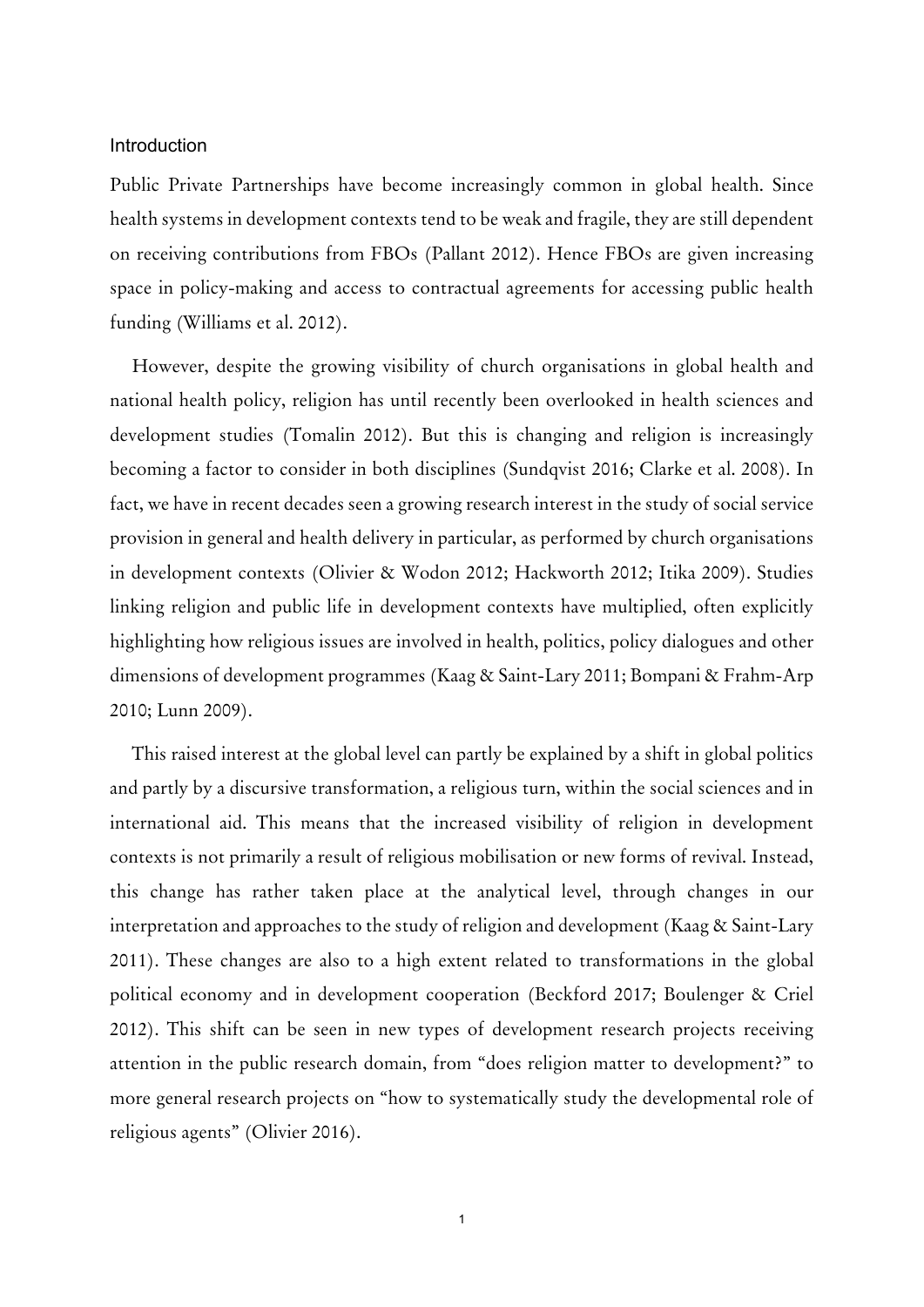Under the influence of globalisation, there is also a growing need to develop new approaches on how to handle tensions between religion, culture and civic political life, as societies grapple with the issue of how to accommodate religious and cultural differences (Casanova 2011; Herbert 2003). Instead of being studied as an isolated factor in religious studies, it is necessary to include religion as an integral part of development studies more broadly (Tomalin 2012; Gary & Cochrane 2012).

There are of course many reasons to work for an increased knowledge about the role of religion in development cooperation. Among the major reasons are questions linking to ownership, sustainability and the effectiveness of development cooperation. It is not possible to make any broad generalisations on the role and function of religion since it differs from one societal context to another. By understanding the role of religious actors, new economic and political reforms can become more effective, legitimate and sustainable.

The Public Private Partnership reform (PPP) in health, which is in focus for this brief represents an example of an economic and political reform whereby religious actors are central. The Public Private Partnership (PPP) policy was initially introduced in the Tanzanian healthcare sector already in 1991, through the Private Hospital Regulation Amendment Act (Boulenger & Criel 2012). The current national framework and PPP policy was launched in 2009 and turned into law in 2010. Through this piece of legislation, government agencies were empowered to enter into PPPs with the private sector, including both for- and notfor-profit actors (World Bank 2013; Itika et al. 2011).

It is therefore with great joy that I take on EBA's invitation to share with you the main contributions, findings and implications of my dissertation "Beyond an instrumental approach to religion and development – Challenges for Church-based healthcare" (November 24, 2017). If you are curious about religion and development, public private partnerships in health and the implications they have on the realisation of SDG3: the right to health, this report is for you.

# **Research design and general contributions**

This dissertation is a contribution to the ongoing debate on the role of religion in development (Beckford 2017; Tomalin 2012; Bompani & Frahm-Arp 2010). My doctoral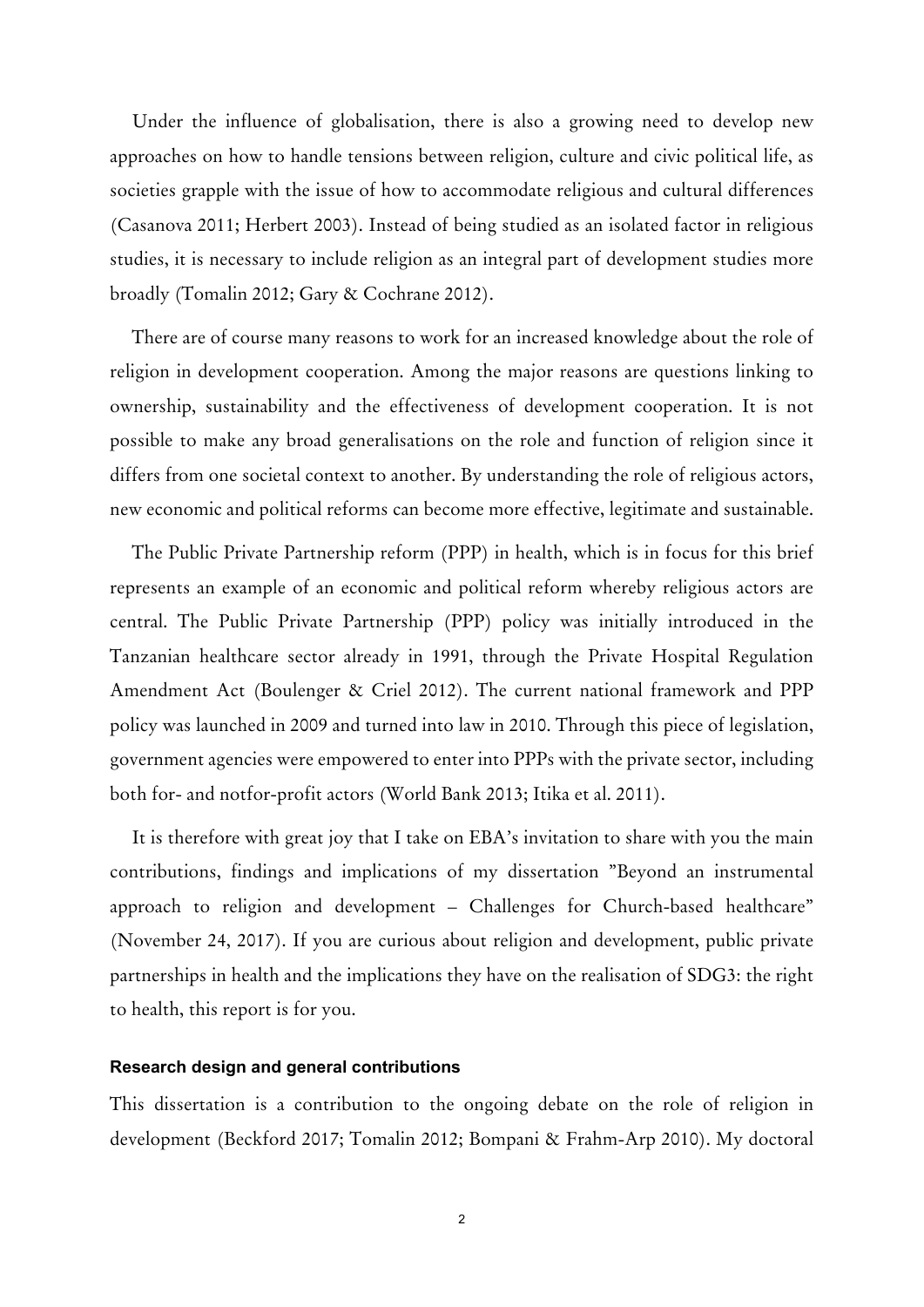research, as a first of its kind, deals with specific dimensions of Public Private Partnerships (PPPs) in health in Tanzania.

I have studied the role of religious agents in development through the prism of contractual partnerships between church organisations and the Tanzanian state in healthcare delivery. Three Christian denominations were included in the study: the Roman Catholic Church in Tanzania (Tanzania Episcopal Conference), the Evangelical Lutheran Church in Tanzania and the Free Pentecostal Church of Tanzania. There are five primary research questions in this study:

1. How are contractual partnerships (PPPs) with church organisations in the health sector constructed?

2. How do church organisations and public authorities perceive the contractual partnerships from a financial and organisational perspective?

3. How do church organisations and public authorities perceive the contractual partnerships from a political and social perspective?

4. In what ways does religion appear as a significant factor in the contractual partnerships?

5. What does the study tell us about the role of church organisations in Tanzania in terms of development, beyond an instrumental perspective?

These partnerships are defined and understood as an arrangement between the public and the private sector (Itika 2009). The focus is on the pooling of resources (financial, human, technical and information) from the public and private sector in order to achieve a commonly agreed-upon social goal, such as healthcare delivery and the realisation of health rights at large. FBOs are in this study included in the private sector as a private notforprofit type of agent (Bandio 2012).

Three theoretical perspectives were applied to the study of religion and development: (1) an instrumental perspective; (2) a bottom-up perspective and (3) an integral perspective. In order to operationalise the three theoretical perspectives to function adequately for health sector development research, three analytical concepts were included in the framework, namely resource dependency, linking social capital and intangible religious health assets.

The methodology is based on an abductive qualitative approach with the use of case studies on the three church organisations (Catholic, Protestant and Pentecostal). Three key methods have been used for collecting data: policy analysis, semi-structured interviews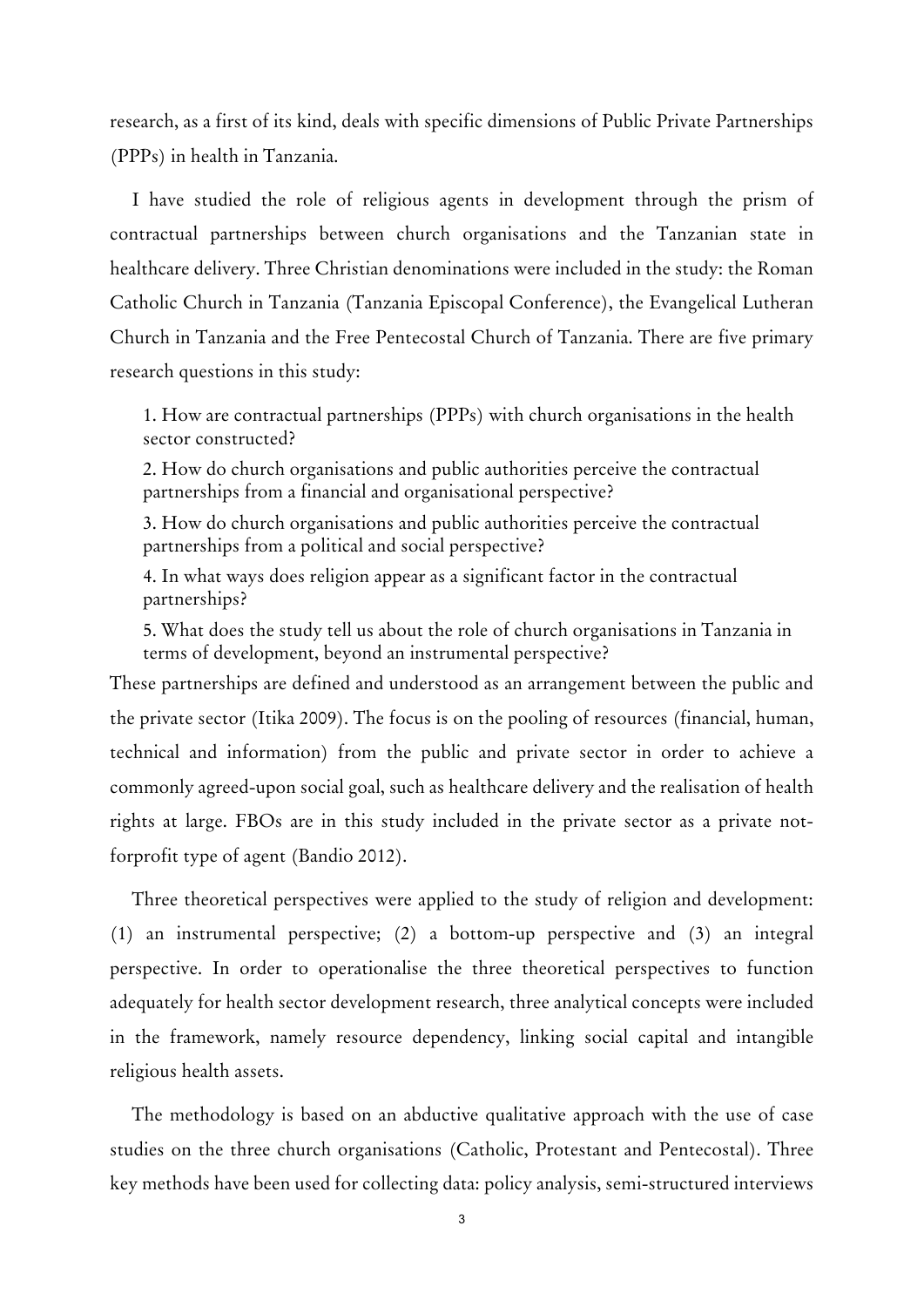and participant observation. Each organisation has been analysed in terms of their Public Private Partnership (PPP) agreements and collaborative models, their relation towards the state, their internal health policies and their motives for delivering health services. Moreover, by including one local hospital per organisation (Turiani, Selian and Mchukwi), it has been possible to integrate the local implementation level into the study. In order to capture the views of public authorities, interviewees from the national Ministry of Health and local Council Health Management Teams have also been included.

At the general level I found that by entering into PPP health agreements, church organisations have moved to centre stage and gained more influence following the latest political and economic reforms. Their attraction as service providers follows from their existing infrastructure and previous experience and capacity in the health sector. However, the fact that church organisations are becoming increasingly dependent on the state has implications in terms of their role as a critical voice in the public debate and could potentially threaten their independence as faith-driven civil society actors. Church organisations are also becoming more vulnerable financially, as they are not compensated according to the PPP contracts. The current situation where church organisations are dominating the PPPs in health has implications on both the Tanzanian model of secularism, with its emphasis on Muslim and Christians being treated equally, and the local governments' strive towards national ownership with their favouring of public healthcare over private alternatives.

In particular, my dissertation presents a dilemma whereby Sida and other donors have come to strengthen and support privatisation reforms for service delivery in bilateral aid and a politics for a strengthened global civil society as two separate areas within development co-operation. My study has found though that these reforms are interlinked to a high extent as the same actors who are entering PPP are also to some extent human rights defenders. Consequently PPPs in health may have negative effects on the possibility for civil society organisations to raise a critical voice in response to a shrinking democratic space in a country like Tanzania.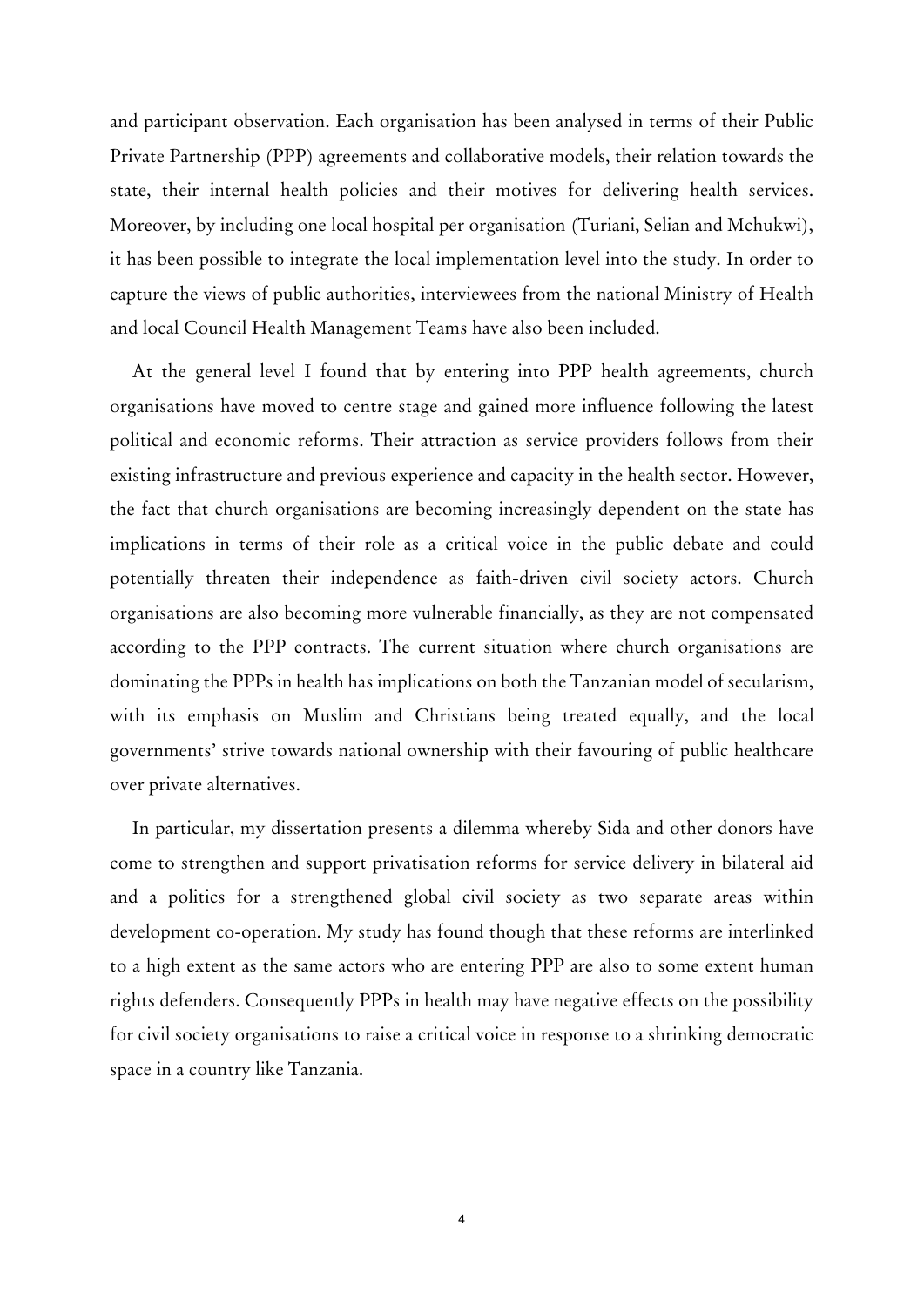# Conclusions and Findings

The official status and the type of existing church-state relationship is a decisive factor for how well the public private partnerships are working in the local contexts. The more structured the church-state collaborations at the national level, the more effective the partnerships at the local level, which is likely the result of the more established church organisations being needed in the legitimisation of public health policy. PPPs bring about new forms of contract-based church-state relationships as church organisations increasingly challenge state legitimacy. At the same time, the case studies demonstrate an increased tension between the role of a critical voice and a more collaborative attitude towards the state both at the national and local level, not least since the religious and political elites are interlinked in complex ways. In some cases, it looks as if local governments seek to increase their legitimacy at the expense of implementing the PPPs more effectively.

In the Tanzanian context, PPPs were introduced as an externally driven reform, primarily by institutional donors and international partner organisations. As a direct consequence, the Tanzanian state has been pushed to rethink both the state-market and the church-state relationship in order to put a greater emphasis on market logic and the role of civil society (Mkandawire 2011; Mallya 2008). By fulfilling the services of the state, church organisations have moved to centre stage and gained more influence as a consequence of the political and economic reforms. Their potential as service providers, from an instrumental/rational logic, follows from their existing infrastructure, historical experience and capacity in the health sector.

This means that the Tanzanian state has been unable to dictate the rules concerning the church-state relationship on its own. The development ideology behind the partnership reform is largely conditioned by donor organisations subject to rational and instrumental criteria (Beckford 2017). This, however, is about to change under the rule of the current president, John Magufuli. The partnerships in health in the Tanzanian context seem to be an externally driven agenda promoting the participation of private actors in health, including the role played by churches in development. At the same time, the context related to these partnerships has become more competitive. Although international aid agencies acknowledge the importance of a strong national and internally supported health policy,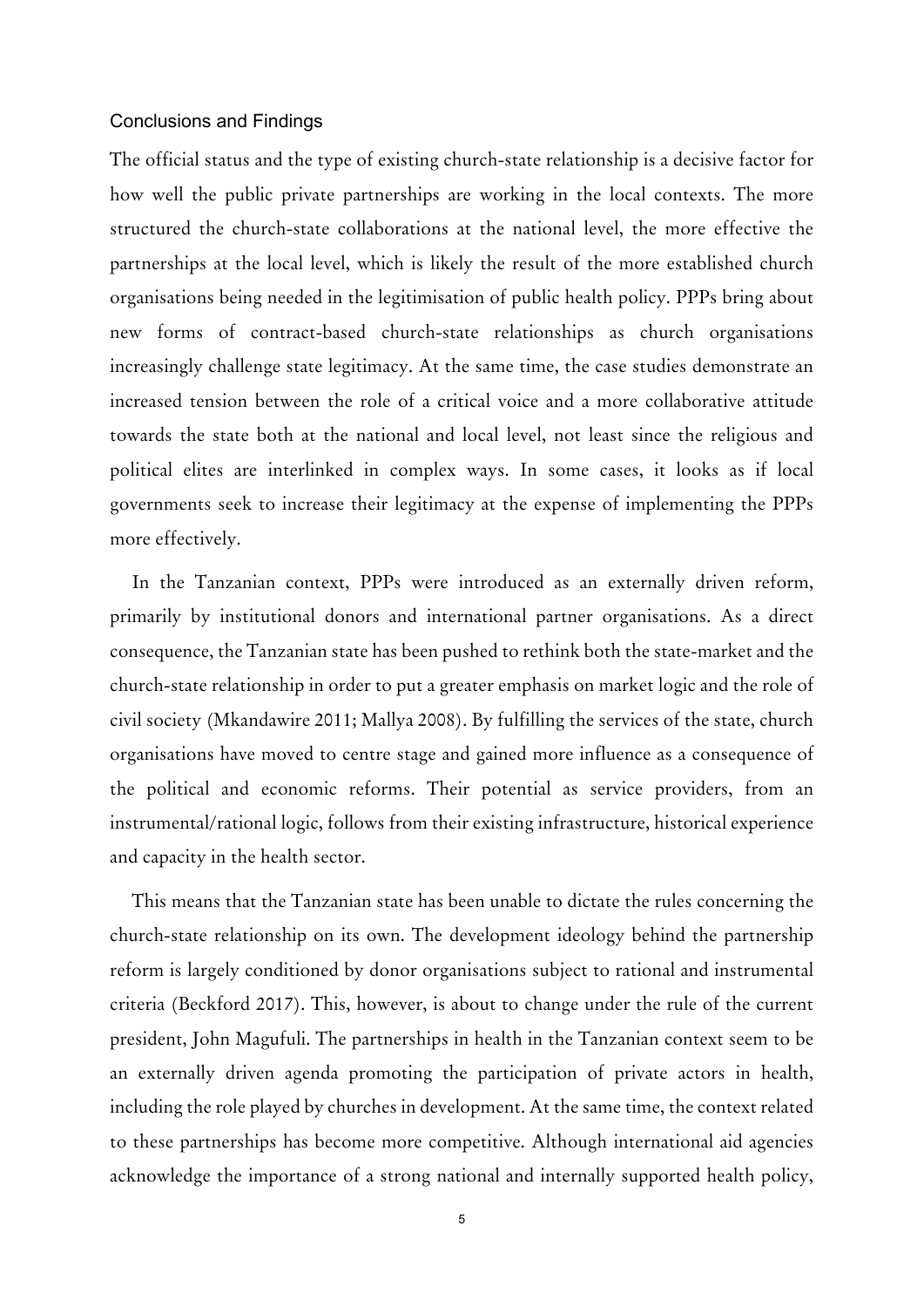Tanzania has been forced to adopt an externally "approved" approach to health in order to receive necessary external health funding. The background of this is the financial crisis of the 1980s after which Tanzania became dependent on external funds to meet its health needs.

I have found that in all three cases, external non-Tanzanian partners are the informal initiators of the PPPs, where the church health departments serve as the advocators and the Ministry of Health serves as the facilitator. The church organisations are the initiators in all three cases and the Council Health Management Teams primarily act as local implementers.

The partnerships are aiming for a further integration of church health facilities into the public health system, and the study confirms that the health work of church organisations has been further incorporated into the national public health system through the PPP policy. My case studies demonstrate that the strong political support for partnerships with church organisations delivering services on behalf of the Tanzanian state may still be troublesome. The question is finding a good balance between long-term benefits sustained by the churches as well as by the state. However, from my study it can be concluded that none of the three church organisations are sufficiently involved in comprehensive health planning in their respective local district.

The hospital in the TEC case has been integrated into the public health system in the Mvomero District through a Council Designated Hospital (CDH) contract since 2011. The ELCT case study hospital was integrated into the public health system through a CDH contract in 2012 that expires 2017 due to changed directives from the Council Management Team. During the time of the study, the FPCT case hospital has signed both a Grant-in-Aid contract with the Ministry of Health and negotiated and started to implement a Service Agreement, which was signed in 2012 and implemented in 2013.

All three church-based hospitals are strongly engaged in global partnerships outside the Public Private Partnerships. In the TEC case, the global partners are nowadays primarily Dutch and more secular in nature. The core partnership in the ELCT case is with the Evangelical Lutheran Church of America (ELCA) and a core group of medical missionaries, whereas the links in the FPCT case are mainly directed towards Pentecostal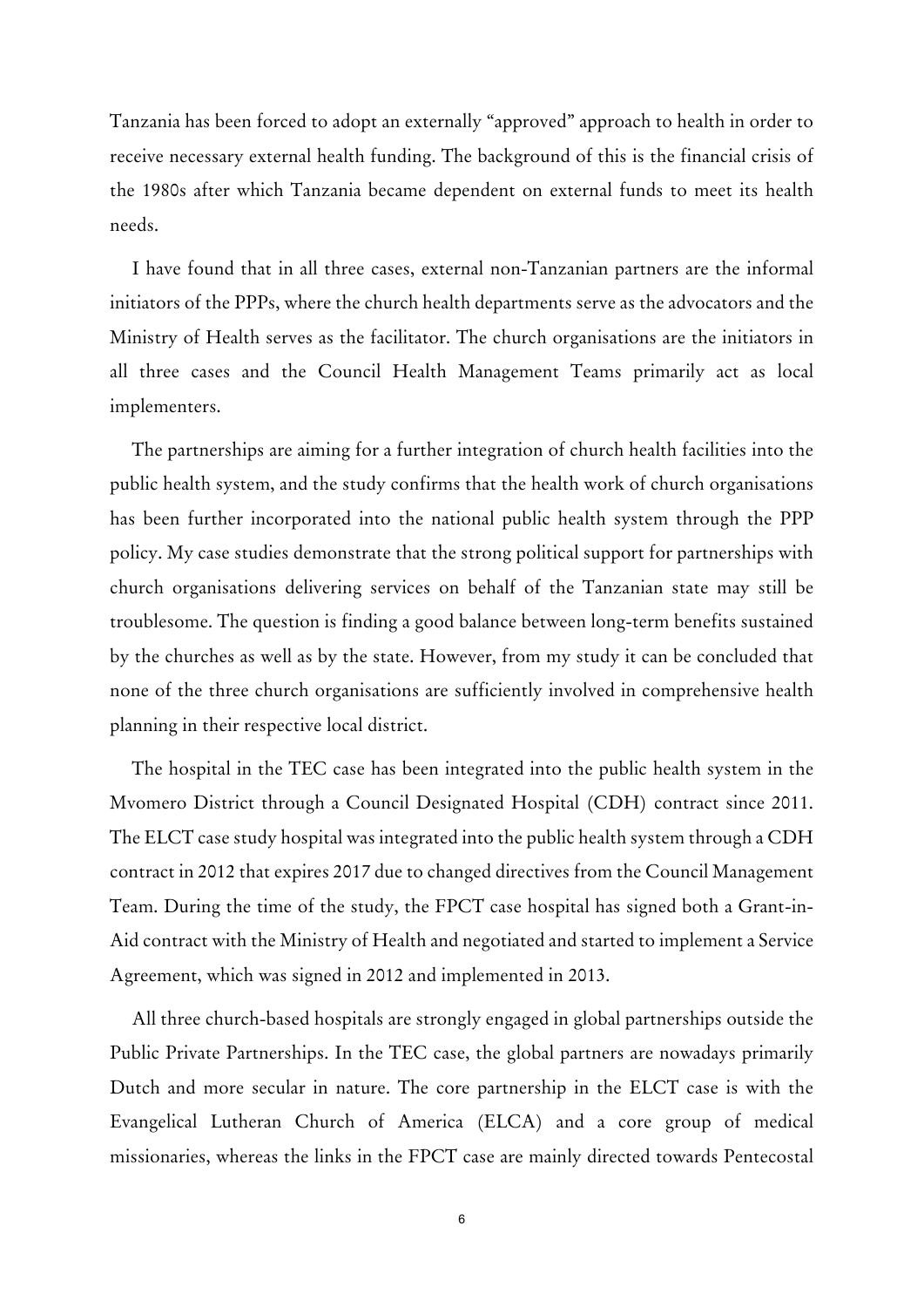movements and other related development organisations in Sweden and Finland. All three cases are also connected with some sort of global friends association. These friends associations need to be recognised to a greater extent, as they seem to be influential. TEC and ELCT both have more developed health departments within their respective organisation, in addition to an official church health policy, whereas FPCT does not. Public Private Partnerships (PPPs) have increasingly come to be recognised as a factor to take into account in global and national health policies. The three case studies show that the PPP reform in Tanzania has had profound consequences for the developmental role of church organisations. Hence, it is necessary to re-draw the conventional Western boundaries between religion, politics and ideology (Beckford 2003).

# **Increased competition between the state and church organisations**

My analysis shows that church leaders challenge state legitimacy, in particular at the local level, and several church-based hospital managers in the study are critical of local politicians who instead of strengthening the pre-existing church health infrastructure advocate for the establishment of new public health facilities. My case studies also demonstrate that Council Health Management Teams (CHMTs) wish to strengthen their legitimacy by expanding public healthcare instead of funding existing private services. Here, I have identified an existing tension between the public and the private within the PPP reform itself. It seems as if some Council Health Management Team officials perceive the strong influence of church leaders on people's thinking, decisions and behaviour as a potential threat or as competition. Several church-based hospital managers in the study bring forward critique and confirm this observation - that local politicians advocate establishing new public health facilities.

The critique of the local governments might stem from the fact that the idea of PPP was never initiated by them, but was brought to them from national level and international actors. My case studies demonstrate that the relationships between church organisations and the state are closer at the national level, through the Christian Social Services Commission where church organisations are becoming more and more closely linked to the state. Most interviewees find the collaborations with national public authorities (Ministry of Health) to work better than those with local governments (CHMTs). The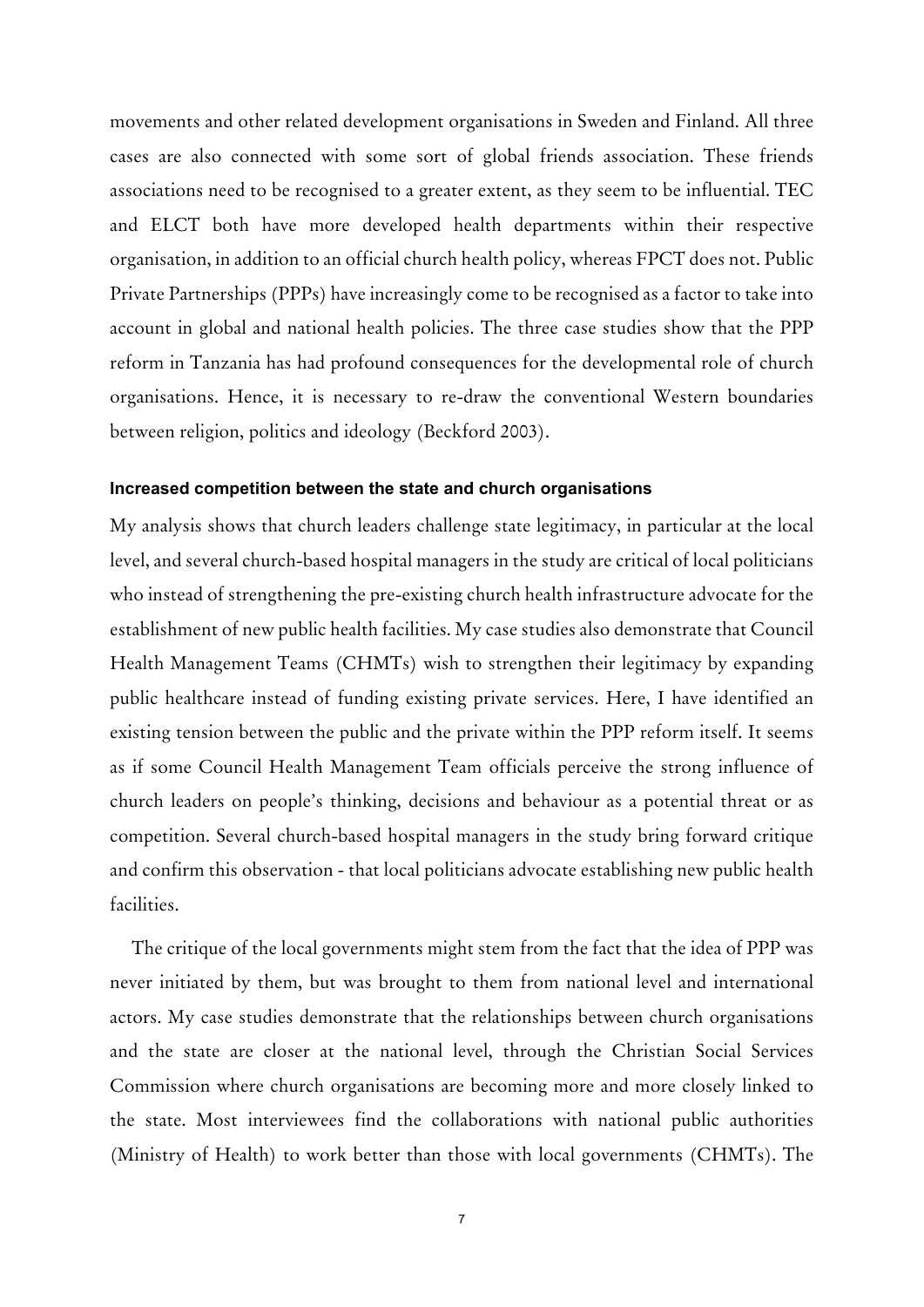ownership debate was brought up in several interviews and conversations concerning PPPs, and several church leaders consider the partnership with local governments important for the long-term security and stability of operating their hospitals.

However, the analysis also shows that local governments do not deliver financial support to church-based hospitals in accordance with agreed contracts. It is hard to determine the amount of funding originally planned to reach the faith-based organisations (FBOs) but does not arrive due to this local resistance. There even seems to be ideological resistance from local governments in relation to partnerships with FBOs that most likely affects the level of funding redistributed at the local level. Local governments question why the external financial support through "Global Health Initiatives" has largely remained outside the planning and priority structures at the local level. This shows an inconsistency between the national and the local governments and the agendas that are pushed, on the one hand, and those implemented on the other.

But personal relations and the quality of these relations remain a key to success for collaboration. Hospital managers emphasise the importance of the personal factor, such as the religious background of the respective partners in the contractual partnership; something that might indicate an unhealthy dependency on interpersonal relations. The District Medical Officer (DMO) is often favoured by the church-related hospitals. Still, the executive powers of the DMO seem limited compared to the District Executive Director (DED). Church-based hospitals look upon external funding from global health funds and other vertical health funds as crucial, as the public funding within PPPs is less than expected and agreed upon and does not arrive on time. Interviewees from all three church-based hospitals perceive these direct links between local church-based hospitals and global actors as crucial for their operations, even though they operate outside state structures and the PPPs. Despite agreements concluded between the government and church hospitals, external donors still play an important role in developing and maintaining church-related health facilitates. This needs to be analysed further and taken into consideration in future developments of the PPP reform.

My case studies demonstrate that there is a staff exodus and national shortage of doctors, nurses, assistant medical officers and so on, which leads to an increased competition for human resources in the health sector. Churches are rarely able to offer competitive wages,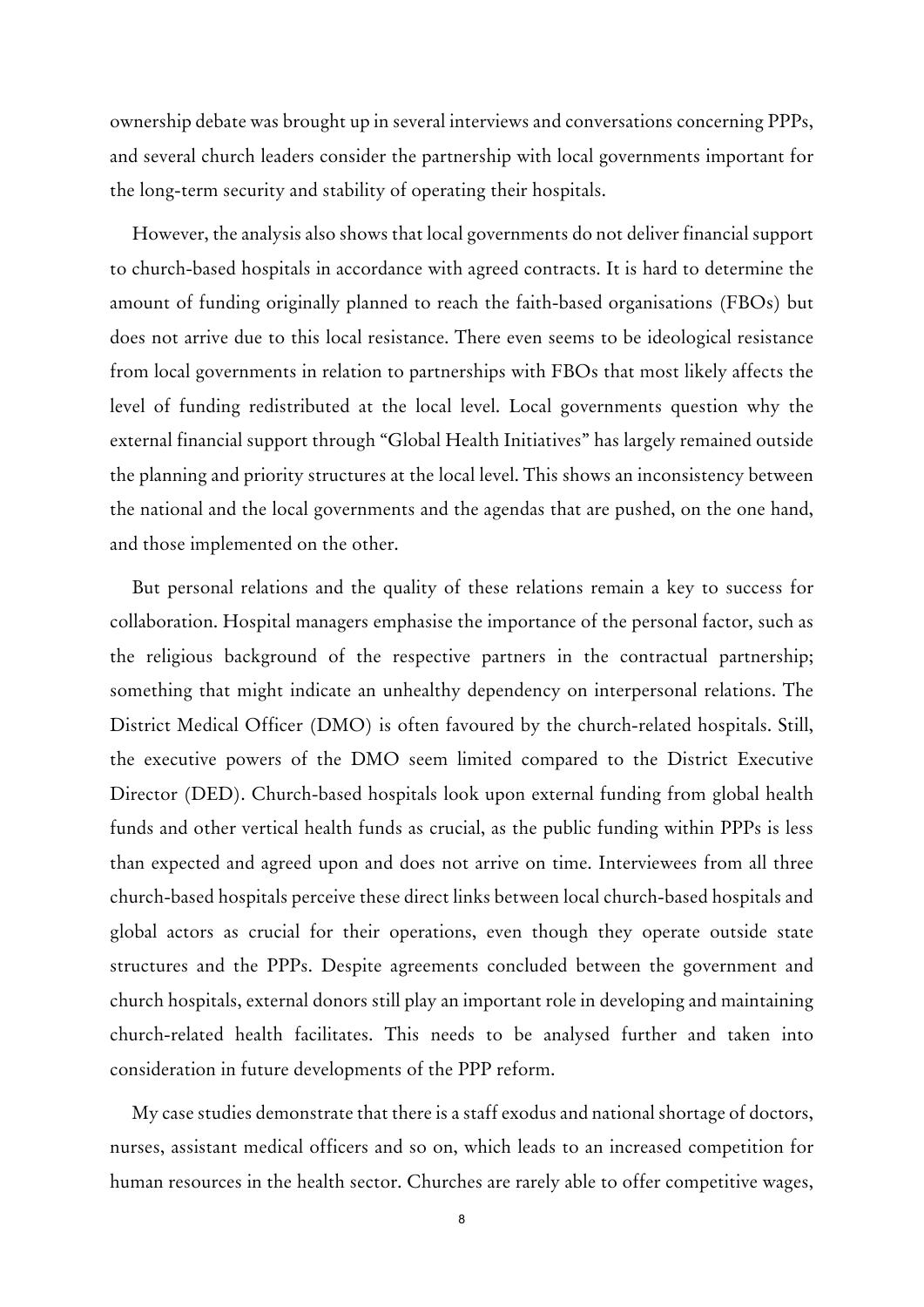and staff at church-based hospitals increasingly look for better terms in the public sector. The obvious differences in social benefits for church-based staff compared to civil servants is a major source of frustration at church-based hospitals. Social benefits for civil servants include retirement allowances, health insurance and a social protection fund. However, my analysis shows that visiting nurses, midwives and medical students from abroad in several cases offset the human resource gap.

## **PPPs complicate the Tanzanian model of secularism**

In the critical secularisation paradigm, some scholars are increasingly pointing towards a condition of tensions (Casanova 2011; Herbert 2003). I identified religious tensions at the Tanzanian national level when analysing the material. Several interviewees brought up the fact that certain Muslim groups believe that the state favours church organisations over private forprofit and other non-profit alternatives. The fact that church organisations dominate health partnerships has implications for the Tanzanian model of secularism with its emphasis on the equal treatment of Muslims and Christians. PPPs are seemingly interpreted by some as a privilege for certain faith groups. During the years when the study was conducted, there have been growing tensions in the public debate concerning the secular model for negotiating religious pluralism in Tanzania. The fact that church organisations are better equipped when it comes to entering into contractual partnerships in the health sector in comparison to Muslim organisations has led to increasing tensions and frustrations. This might also partly explain why some Council Health Management Team members are critical of the PPP policy in itself. In some informal discussions, the state has been accused of actively favouring church organisations. "State favouritism of Christianity (Mfumo wa Christo)" is a common slogan, which refers to the national debate on religious pluralism. A few critics argue that colonial patterns are reproduced through the partnerships, since they often require existing infrastructure. The result is that PPP reforms are becoming more provocative and complex in religiously diverse countries, such as Tanzania, compared to countries with a Christian majority, such as in Zambia. Another way of looking at this is that the PPPs have enabled the state to gain more control and also affiliate itself more strongly with moderate religious groups, such as mainstream churches willing to deliver services to everyone, regardless of religion.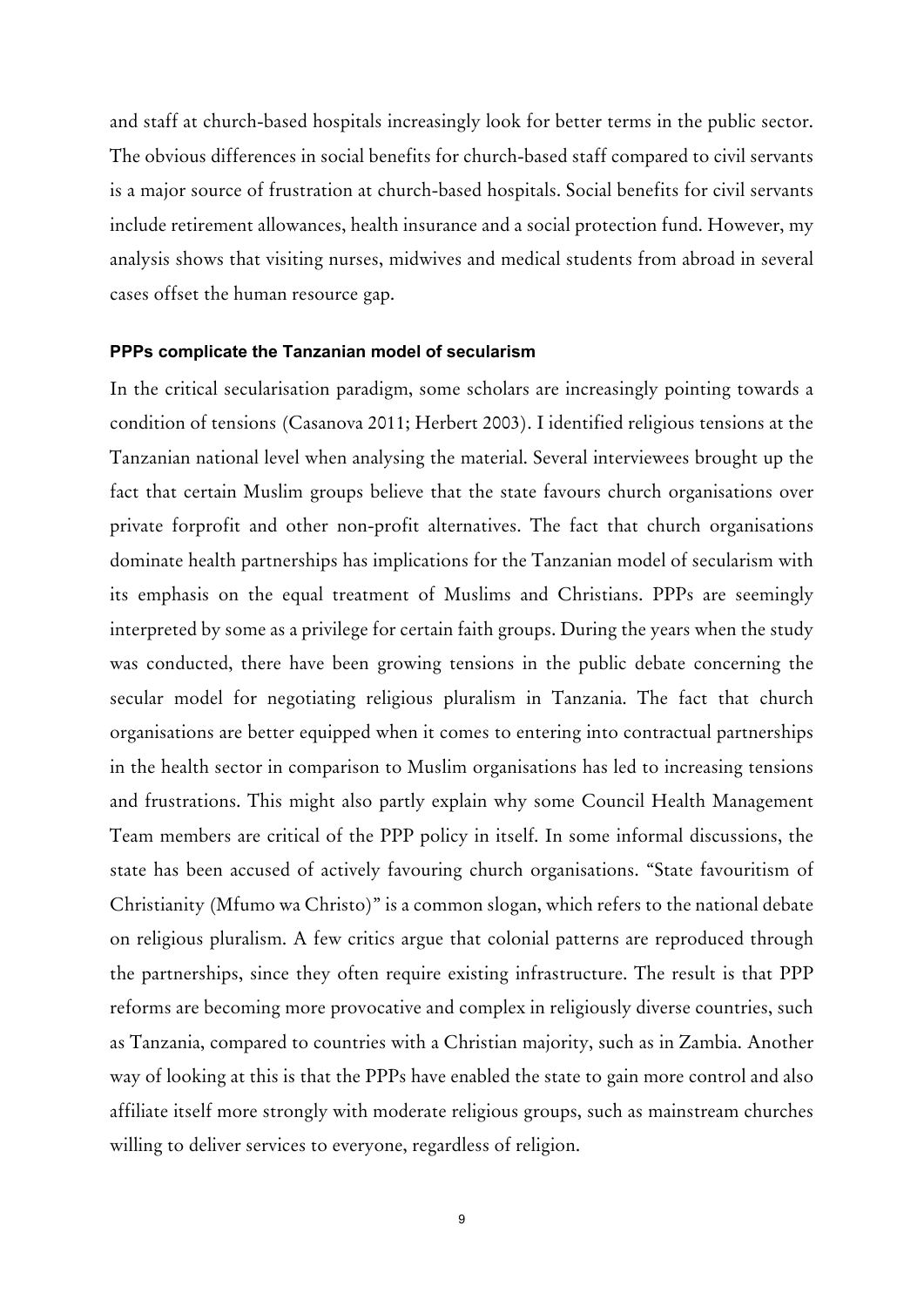# **The sustainability factor in PPPs**

The analysis shows that the development role of churches is still driven by actors outside Tanzania. Within the PPPs, the key partnerships are not limited to the church hospitals and local governments, as officially seen in PPP contracts. They also include international missionary societies, global friends associations, Vertical Health Funds, the CSSC and the national level health departments within the church organisations. Church-based hospitals are governed by a complex structure with the church leadership at the top and the health professionals lower down in the hierarchy. Thereby the public private partnerships are multi-layered. This observation shows that it is important to design health policies that address more of the multi-stakeholder reality. Trust and transparency must be strengthened between all agents that are involved in order for these partnerships to be more effective. Several interviewees express a view that health policy-making is conducted isolated at the national level in negotiations with external donors, where actors at the local level have little influence over health planning, budget priorities and health units. In these arrangements, Council Health Management Teams (CHMTs) and church health facilities at the district level become almost entirely dependent on the agenda set by joint agreements between external donor agencies and the national government.

This agenda is based on the concepts of Service Agreements, bed and salary grants, pay for performance and contractual partnerships. These agreements are not sufficiently understood nor sanctioned by the public authorities at the local level. At the same time, several interviewees from the church organisations argue that CHMTs do not involve church organisations the way they should in the full process of comprehensive health planning. As described above, church organisations do not work with health sector development in isolation, but are in complex ways linked to medical missionaries, church organisations in the Global North, as well as with the more secular friends associations that established the church-based hospitals in the first place.

The case studies demonstrate that the prevailing dependency on missionary societies and medical missionaries is still much more significant than indicated in official documents, annual narrative reports, financial hospital records, hospital websites, etc. The transition may be described as having moved from formal decision-making powers to hidden agendasetting powers and it is not farfetched to refer to it as a hidden influential factor. In all three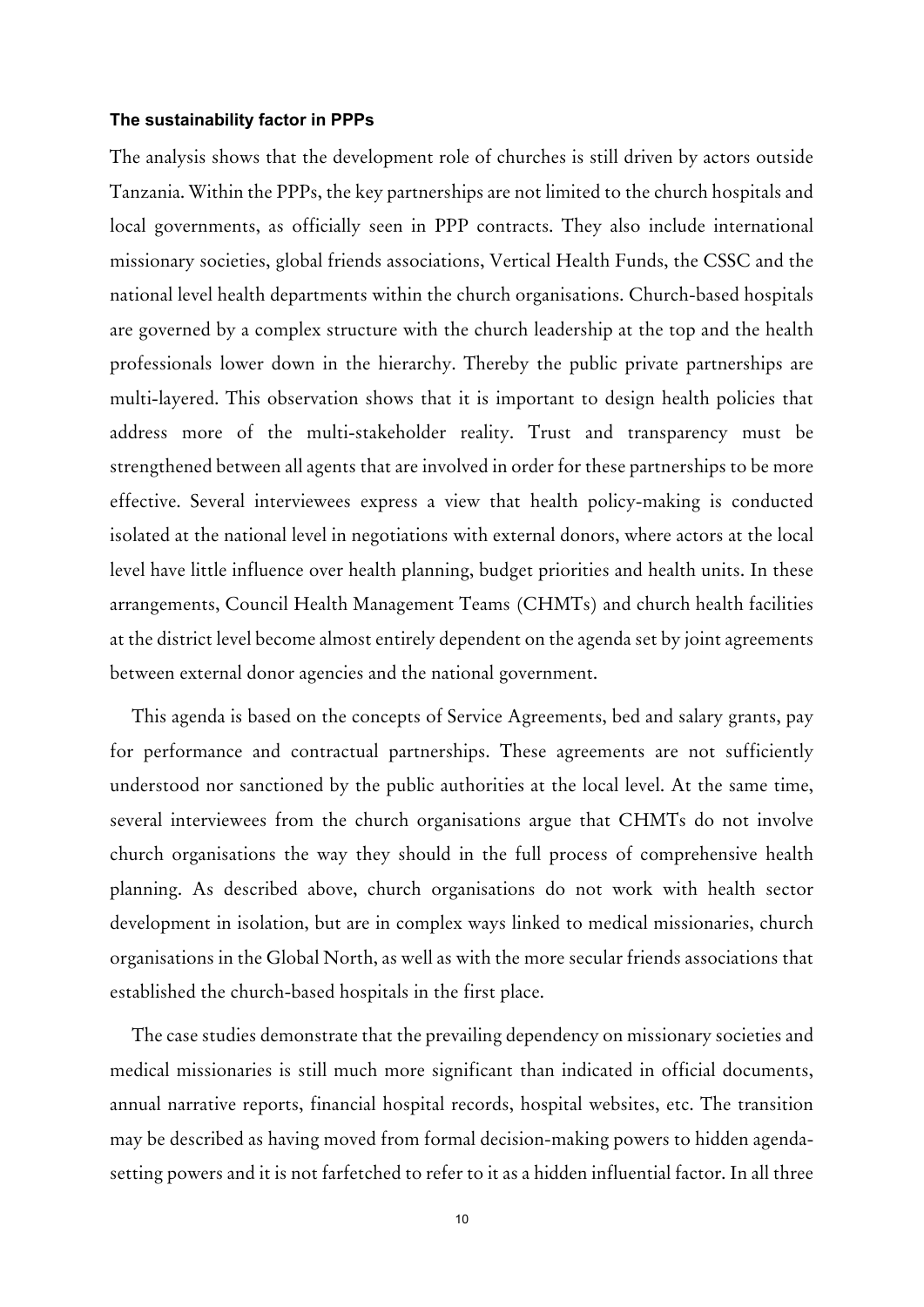cases, all new buildings designed and funded during the period of the study have both received financial support and assistance in construction/design from international churchrelated organisations.

I found that there is a new and emerging type of development organisation replacing the traditional missionary societies at church-based hospitals, the so-called friends associations. These are founded in the West and more secular and informal in their organisational setup, and this transition into friends associations might indicate a change from religiousbased towards more secular-based funding of church-based hospitals from the West. My analysis shows that churches are still closely associated with Western donors, even though the official purpose of the PPP reform is to strengthen the partnership with public authorities. For instance, it seems as if international doctors are involved in informal negotiations concerning the partnership agreements. A common argument among churchrelated organisations and other expatriates as to why they are still involved is that as long as health rights are not realised in Tanzania, it is a moral obligation to stay involved.

All three case studies demonstrate that foreign missionary societies still to a high extent influence the development of church-based health services in Tanzania, both at the national and the district level. While contractual partnerships with local governments are more formalised, collaborations with external partners tend to be less formal and more based on social capital, such as trust and personal ties. External funding is in most cases earmarked for specific projects, developments and initiatives, as the church-based hospitals no longer receive external core funding for the hospitals. It seems as if external funding is primarily given through an inflow of infrastructure support and human resources like external medical staff. A conclusion from my analysis of the three case studies is that if the church organisations are to survive in the health sector, they need to manage both cooperation and negotiation with the government and the external partners in order to get the necessary resources.

#### **Increased resource dependency and lack of trust**

Once integrated into PPPs, church organisations might on one the hand move their resource dependency away from international donors, while, on the other hand, increase their dependency on the state and private donations of a more ad hoc nature as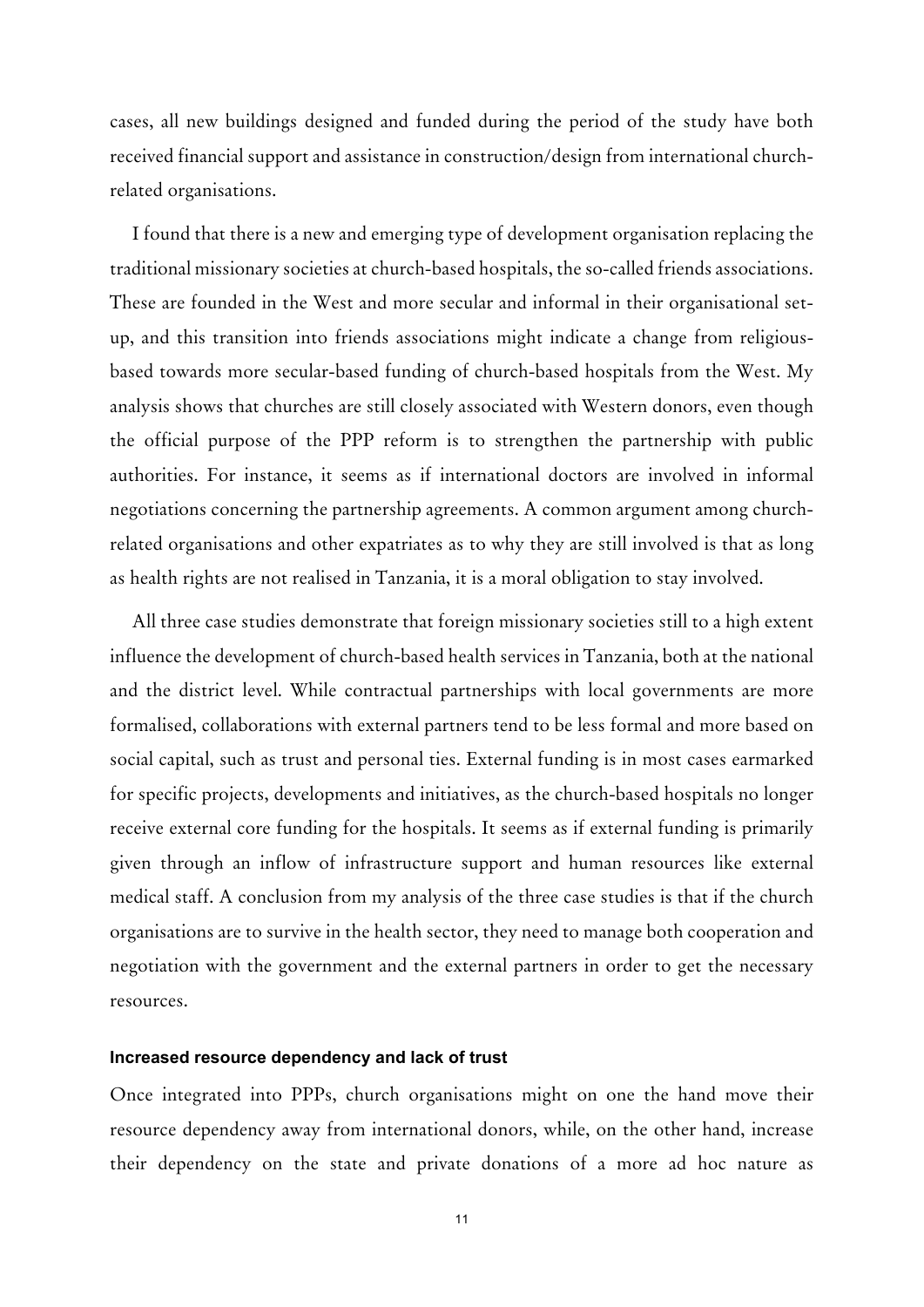complementary means. In these processes, church organisations depend on both selfgenerated and external resources for their survival. Under the current PPP reform, church organisations are collaborating more closely with a state that is both authoritarian and to some extent corrupt (Mallya 2008). They might have moved from reducing their financial dependency on international partners, but have instead moved towards an increased dependency on the state. The partnerships aim for a further integration of the church health facilities into the public health system. However, my study makes it clear that all three church organisations are still only to a small extent involved in comprehensive health planning in the local districts. Most church representatives stress the fact that local public authorities do not involve private actors, such as church-based facilities, the way they are supposed to according to the contractual agreements with regard to the full process of local health policy-making. According to these representatives, the partnership dynamics are top-down, where church health facility representatives are not perceived as agents, but rather as executors on someone else's behalf. Council Health Management Teams (CHMTs), on the other hand, argue that church health facilities lack the capacity or interest to engage in health planning at the local level. They accuse church-related health facilities of being more loyal to foreign partners than to the CHMTs, and this is probably true.

In relation to these claims, my analysis indicates that church leaders and hospital directors mainly address the public private partnership in financial terms. A core principle in these partnerships is the principle of delivering services for free to vulnerable groups (children under five, pregnant women and elderly people). This is referred to by the Council Health Management Teams as a regulation of patient fees. My case studies demonstrate that when this is implemented by the three church-based hospitals, it leads to a loss of income in terms of patient fees, for which they do not receive the compensation they are entitled to. All three hospital management teams express that they are not receiving compensation in accordance with the PPP contracts and the formula stipulated for block grants and basket funding. Lack of financial compensation (for these patient groups) has been closely related to a lack of comprehensive health insurance for the population, in addition to the fact that church-related hospitals mainly serve the rural poor population. There also seems to be a lack of trust and financial transparency in church-state-donor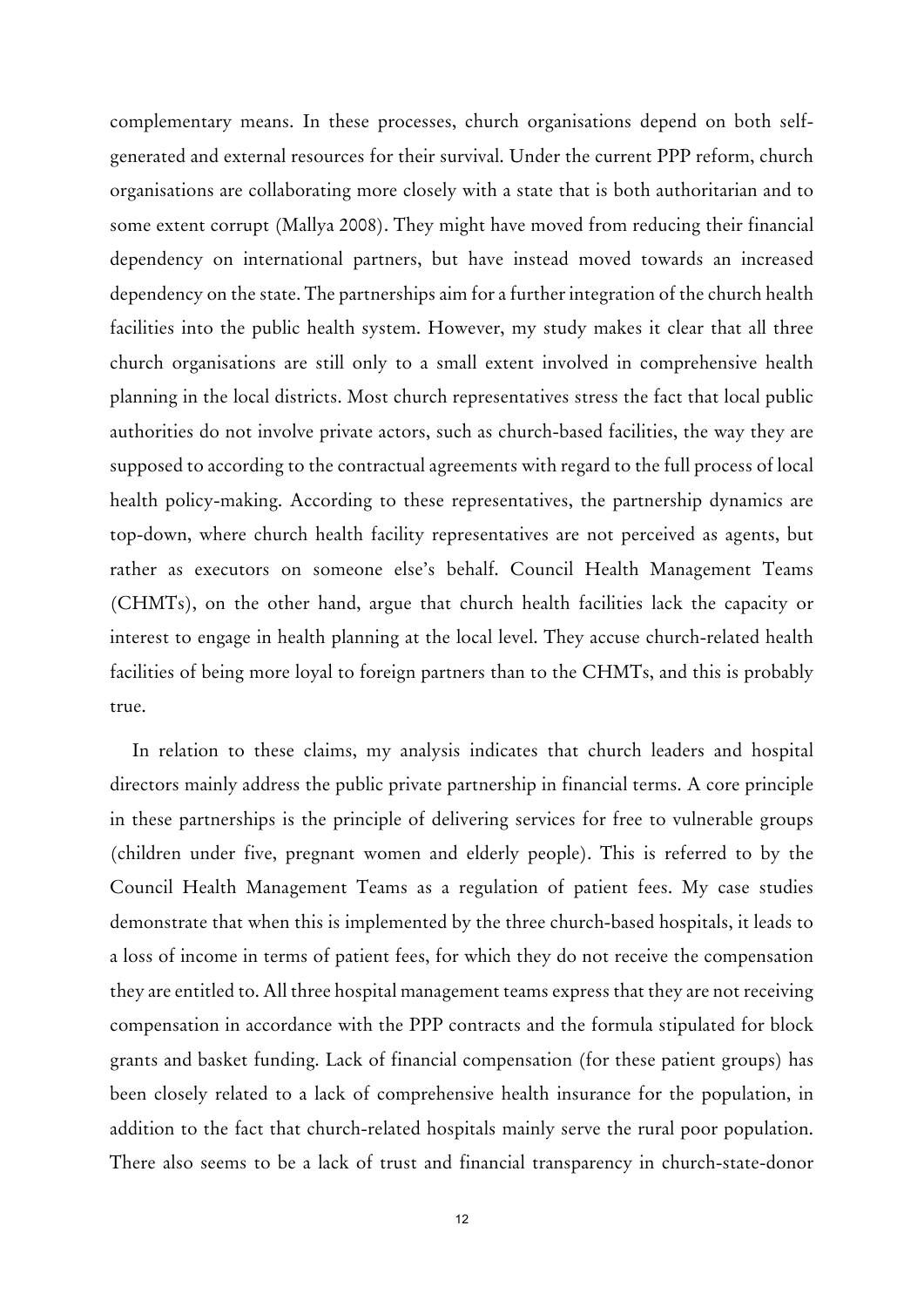relationships. Local governments have not disbursed agreed funds, resulting in church hospitals subsequently not receiving any patient fees or service compensation. Many CHMT members seemingly exhibit a lack of trust in church-based hospitals, and this is partially due to an absence of comprehensive financial reports and related comprehensive audits of church-based hospitals. CHMT members request that they are given an overview of the inflow of all funding to the church-based hospitals, which the hospitals are generally unable or unwilling to provide. CHMT members furthermore argue that in order to build trust, vertical health programmes need to be more integrated into planning and programming systems in order to improve transparency and subcontracting at the local level. However, this might work itself out in the long run, as the current government wants to introduce comprehensive health insurance for the whole population.

# **The critical voice function of churches challenged by the partnerships**

Within the PPPs, some church organisations believe that their critical voice function in the public debate is challenged as they move into more formalised public private partnerships. If the critical voice function is actively expressed and comes into conflict with the state, it may turn into a direct political role: in theological language, this is often called a prophetic critical role. This role, however, is complex, as church organisations might simultaneously both promote and restrict the realisation of health justice, depending on which health rights you emphasise.

In my analysis of the political and social dimensions of the partnerships within the bottom-up perspective, I tried to see whether Kramer's analysis on voluntary organisations could be a useful typology in a context like Tanzania. I analysed my material from a political and social perspective by asking whether the development role for the churches is to be service providers, to create good citizens, to be a critical voice in the debate or to create new innovations. Or possibly alternative roles? Just like non-profit organisations in general, church organisation may obviously have different functions in relation to the state and the public health system. I found that in relation to Kramer's typology, mainly the service provider and the vanguard roles were strengthened by PPPs. However, considering other typologies and debates, like the South African welfare debate, there has been an increasing focus on developmental and people-centred approaches in relation to the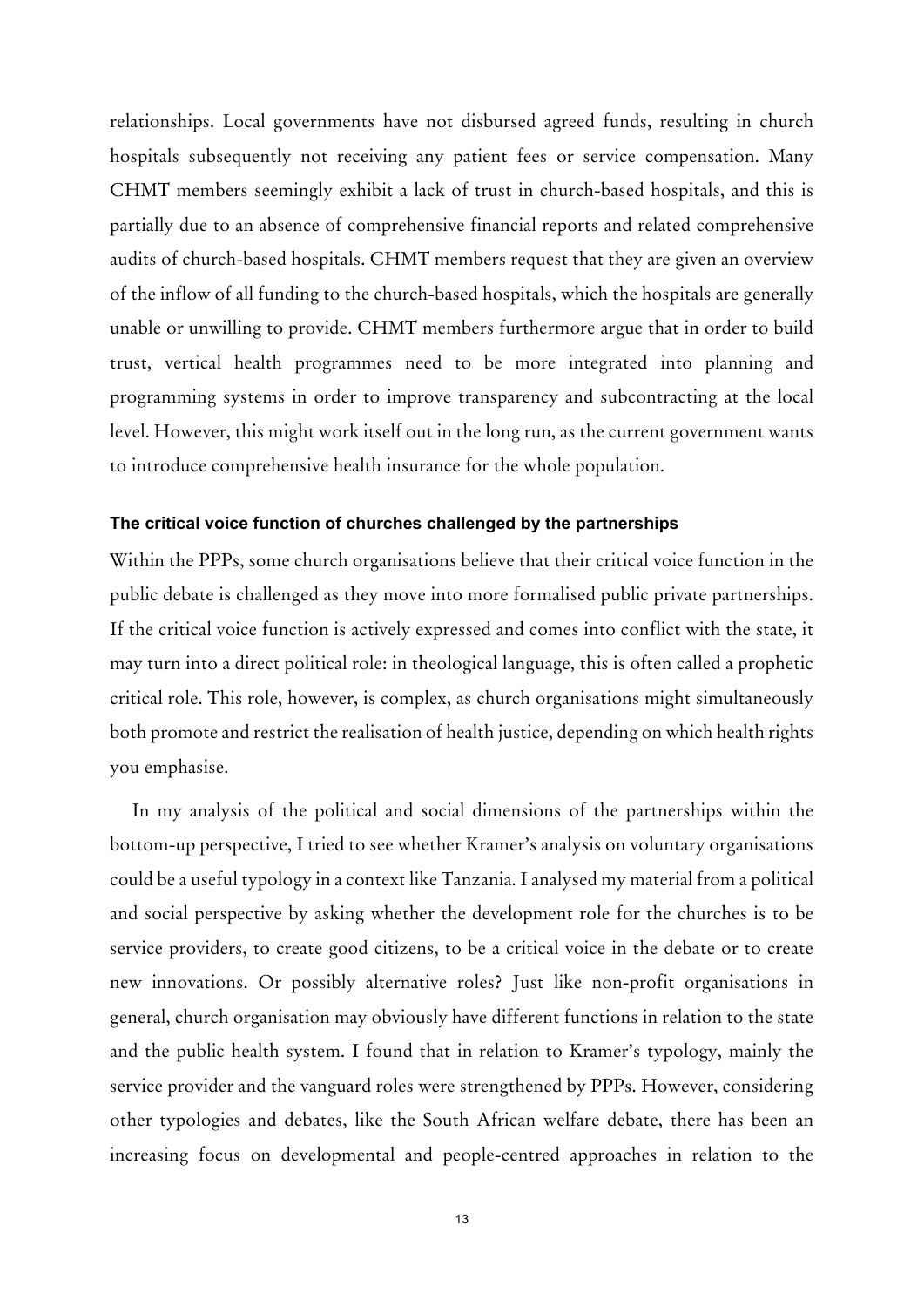concept of health service provision. It has been argued that resources should be directed to support development driven at the grassroots level in order to strengthen local initiatives and self-managing welfare provision. This function of voluntary organisations may be regarded as an additional category in Kramer's typology, a developmental role based on the bottom-up perspective. The developmental approach has an empowering emphasis and perspective on the division of roles between the provider and the people in need. The main task of the service provider is to empower people and to act as a catalyst for the people themselves taking action. This view is necessary in a situation of limited resources, but is primarily motivated by the conviction that sustainable development must be peoplecentred and built from below (Pettersson 2011).

Nonetheless, state-dependency could make it more difficult to criticise flaws in the existing system and the way these are handled by the state. Something else I found when approaching my material from an integral approach was that there also seems to be a theologically motivated role based on social doctrine and the mission of the church: the mission to be a faith-centred development actor. This potential role also needs to be considered further in new developments of typologies for church-state relationships. In previous research on FBOs and health, the developmental role of church organisations has largely been considered from an instrumental perspective and reduced to levels of quality and efficiency. But what this study has found is that there is not one particular developmental role for churches, as church organisations simultaneously take on many different roles in relation to public authorities in Tanzania.

However, it is worth noting that it seems as if the level of existing church-state relationships is a decisive factor for the outcome of the contractual partnerships and for the different types of roles church organisations take on. This is crucial in order for new private non-profit actors to enter into PPPs and for the PPPs to be more grounded on comprehensive health planning than simply the existing health infrastructure. This is an important field and we need further research on new types of church-state models developed in light of Public Private Partnerships. Some church leaders, in particular from the ELCT case study, feared losing their full ownership of the church-based hospitals. This viewpoint is linked to the wider discussion on how to safeguard the autonomy of church organisations. The case studies demonstrate an increased tension between the role of a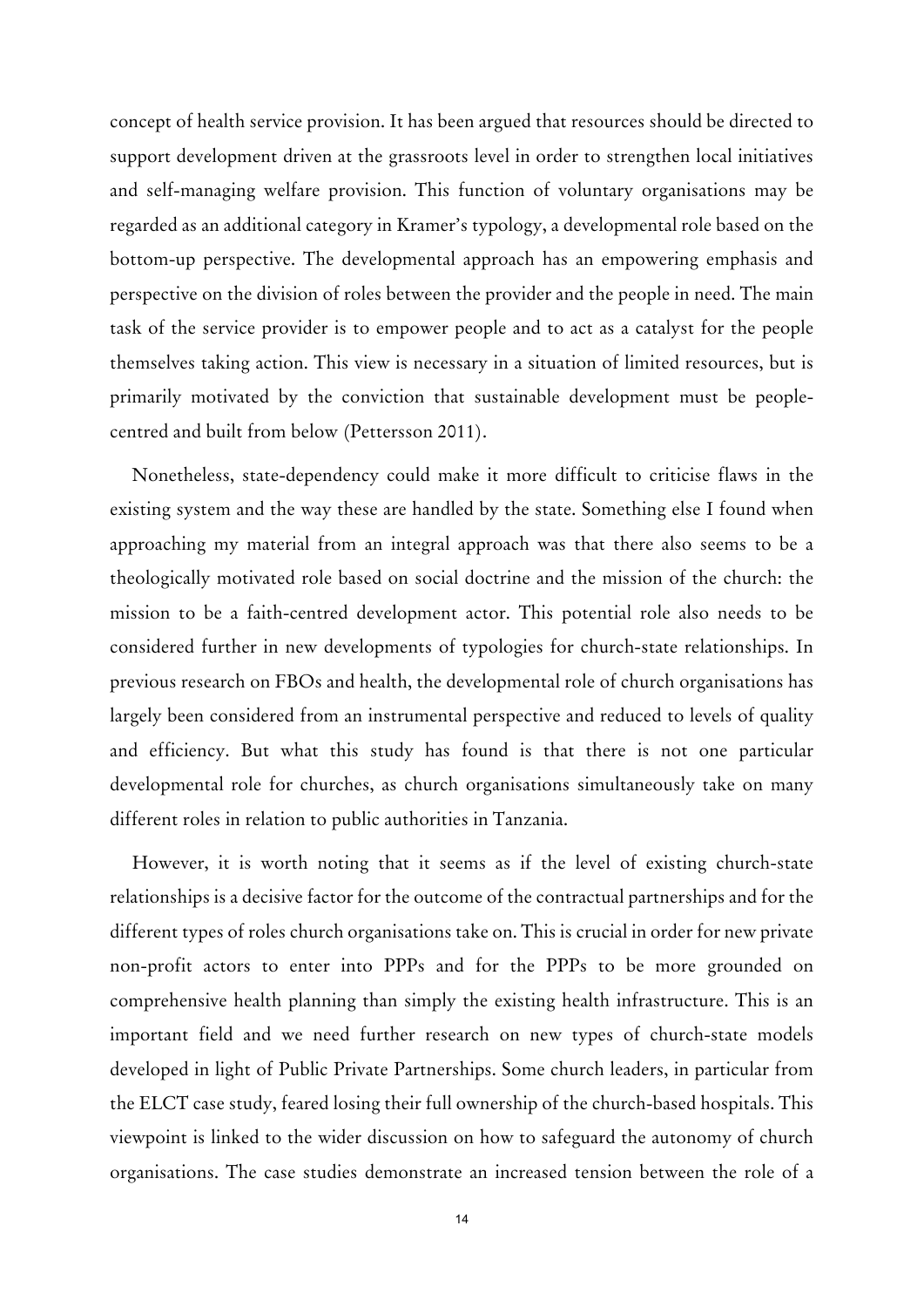critical voice and a more collaborative attitude towards the state. This could also be because we are currently witnessing a shrinking space for civil society in Tanzania in general. In 2015, church organisations rejected a proposed new constitution reducing the freedom of media. The former presiding bishop of the Evangelical Lutheran Church in Tanzania (ELCT), Archbishop Alex Malasusa, issued a statement on behalf of the Christian Forum of Tanzania. The statement criticised the constitution-making process for not taking national values, human rights, and rule of law into consideration (Kidanka 2015). At the same time, the Tanzania Episcopal Conference (TEC) issued a pastoral letter signed by 34 Catholic bishops. In the letter, they argued that the constitution-making process had been lacking both integrity and transparency, stating that: "We still remember how the constitution-making process was conducted […] the members of the Constituent Assembly were forced to act in fear. There was no transparency" (Tanzania Episcopal Conference 2015). The letter was circulated to about ten million Catholics throughout the country (Kidanka 2015). 255 In these developments, churches have been criticised for raising their voice on constitutional matters, democracy and human rights. The situation is further complicated by an increased financial dependency on the state, not least since the religious and political elites are interlinked and interconnected in complex ways. Due to the health partnerships, church organisations for instance increasingly attempt to influence policy makers through established systems rather than through more confrontational advocacy methods. Several interviewees, in particular from the ELCT and the FPCT cases, argue that it is crucial that churches maintain a critical voice, in particular when they cooperate closely with a state that is limiting human rights. However, the Catholic Church (TEC) does not express the same level of concern in terms of maintaining its independence from the state. This is most likely a result of the Catholic Church being more closely linked to the state. In the more informal interviews, as part of the participant observation, a few of the interviewees expressed that the partnerships might lead to church organisations becoming domesticated by the state. Most church leaders agree that their organisations need to be clear about their purpose and intent in terms of sustaining a distinctive character and distinctive practices, while being alert to the risks of institutional isomorphism. Otherwise, they might risk comprising their autonomy and their role of being a critical voice and a watchdog with regard to the state.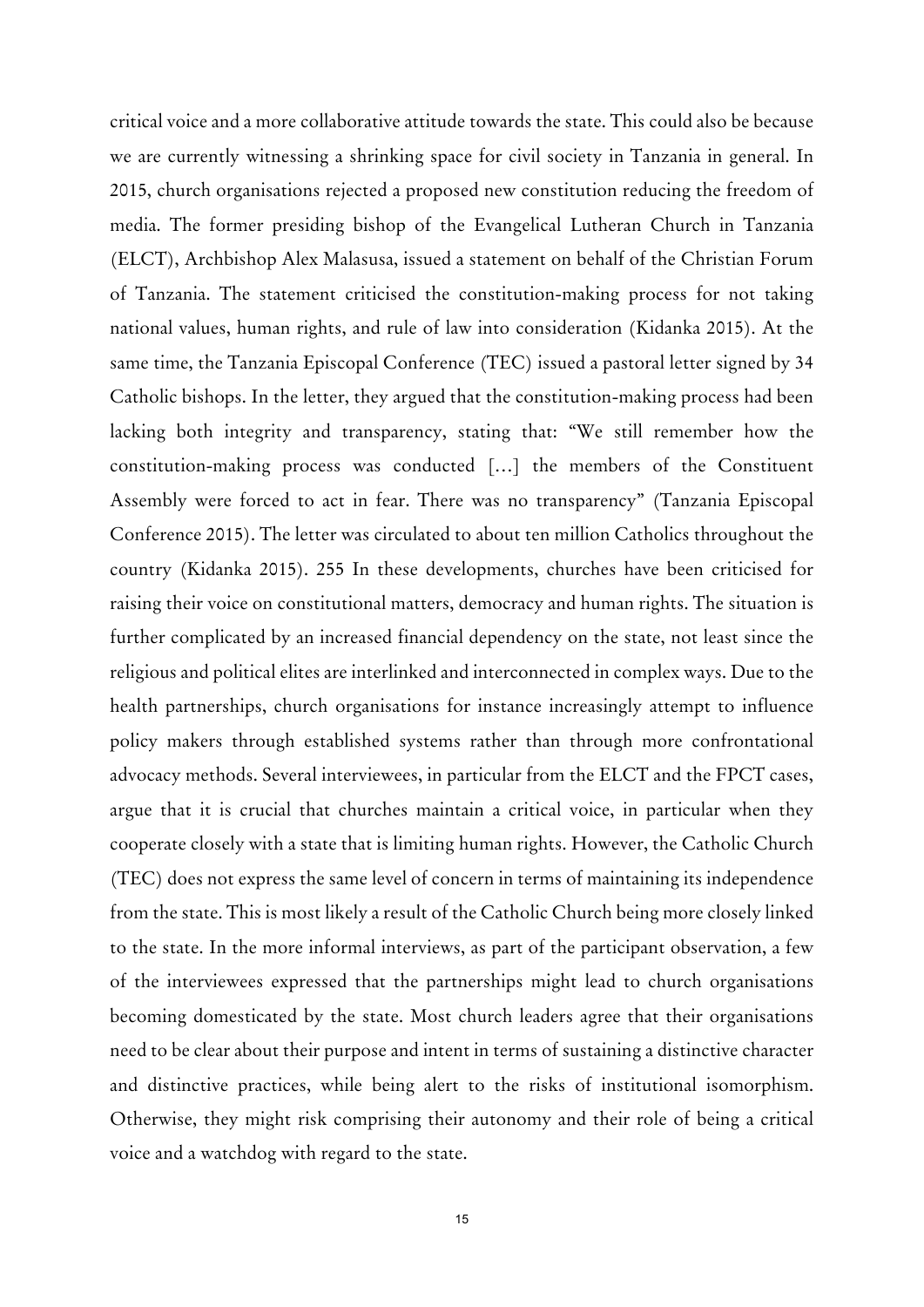# Final remarks

Despite the fact that the participation of church organisations in PPPs continues to grow, two out of the three partnership cases in the study have ended as of 2017. The only remaining hospital with an existing PPP contract after June 2017 is the TEC case study, the Catholic St. Francis Turiani Mission Hospital. These changes have taken place after the study was completed in 2014 and are related to a shift towards increased nationalisation driven by the newly elected president Hon. John Pombe Magufuli. A possible interpretation of this development may be that it serves as a backlash to an earlier, more external market-driven model pushed by international institutional donors and sanctioned by former president Hon. Jakaya Kikwete. Another change that has taken place after the study was finalised concerns the local government reform, as the current president has addressed the need for moving back to a more centralised health system. However, local governments and CHMTs will likely continue to manage PPP negotiations and structures, so key individuals within local governments will still play a crucial role.

Since the current president Hon. John Pombe Magufuli was sworn in, Tanzania has taken a severe authoritarian turn (Paget 2017). The room for civil society to raise a critical voice against the government has been shrinking remarkably over the last years (Paget 2017; World Alliance for Citizen Participation 2016). Members of parliament from oppositional parties have found themselves detained in prison for "uttering seditious words", and other activities that would in other countries fall within the spectrum of standard oppositional politics (Marari 2016, p. 2). Churches and other human rights groups are vowing to challenge in court a number of the provisions in the act, which they allege violate rights guaranteed under the country's constitution (Freedom House 2016). As described, in response to this new development, some church organisations have strengthened their critical voice function in the public debate. The enactment of restrictive laws has led to a shrinking space for civil society, including church organisations (Legal and Human Rights Centre 2016).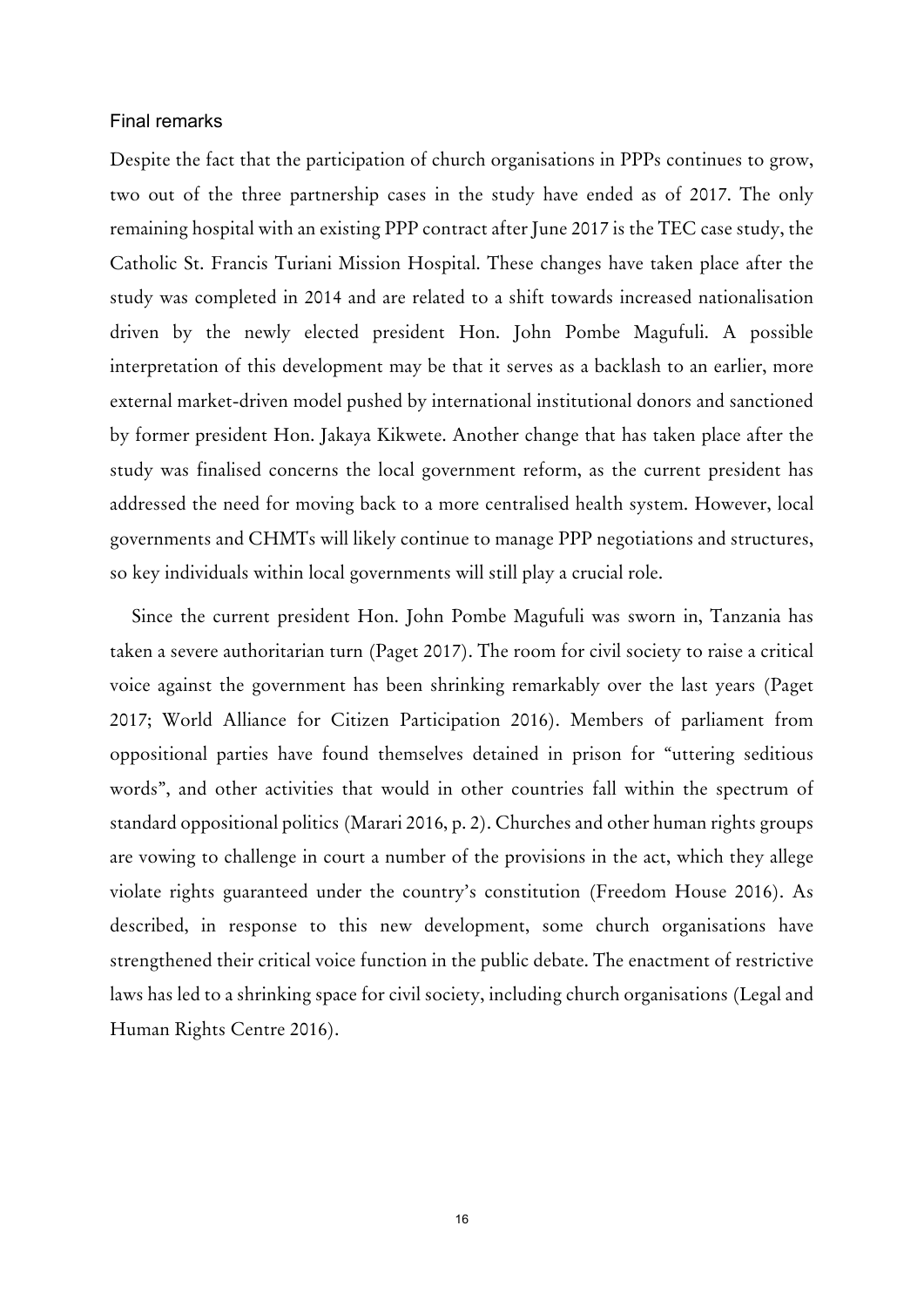# References

Bandio, E. M. 2012. CHAs Partnering with Governments through MoUs - The DDH (CDH) Model of Partnership. Dar es Salaam: Christian Social Services Commission.

Beckford, J. A .2003. Social Theory and Religion. Cambridge University Press.

- Beckford, J. A. 2017. Hope and creativity: The shifting nexus between religion and development. In Le Mon, M. (ed.), Death, Life and Laughter - Essays on Religion in Honour of Douglas Davies. Abingdon: Routledge. 141–160
- Bompani, B. and Frahm-Arp, M. 2010. Development and Politics from Below Exploring Religious Spaces in the African State. Basingstoke: Palgrave Macmillan.
- Boulanger, D. and Criel B. 2012. The Difficult Relationship between Faith-Based Health Care Organizations and the Public Sector in Sub-Saharan Africa: The Case of Contracting Experiences in Cameroon, Tanzania, Chad and Uganda. Studies in Health Services Organisation & Policy (Vol 29).1-227.
- Casanova, J. 2011. Cosmopolitanism, the clash of civilizations and multiple modernities. Current Sociology (Vol 59 (2)). 252–267.
- Clarke, G. and Jennings, M. 2008. Introduction. In M. J. G. Clarke (ed.), Development, civil society and faith-based organisations: Bridging the sacred and the secular. New York: Basingstoke.
- Gary, R. G. and Cochrane, J. R. 2012. Religion and the health of the public. New York: Palgrave Macmillian.
- Hackworth, J. 2012. Faith Based: Religious Neoliberalism and the Politics of Welfare in the United States. Athens: University of Georgia Press.
- Herbert, D. 2003. Religion and Civil Society Rethinking Public Religion in the Contemporary World. Ashgate Religion Culture and Society. Ashgate.
- Itika, J. 2009. Public Private Partnership in Health Services Management Some experiences from Decentralised Helath Care Systems in Tanzania. Cologne: Lambert Academic Publishing.
- Kaag, M. and Saint-Lary M.. 2011. The New Visibility of Religion in the Development Arena. Bulletin de l'APAD (Vol 33).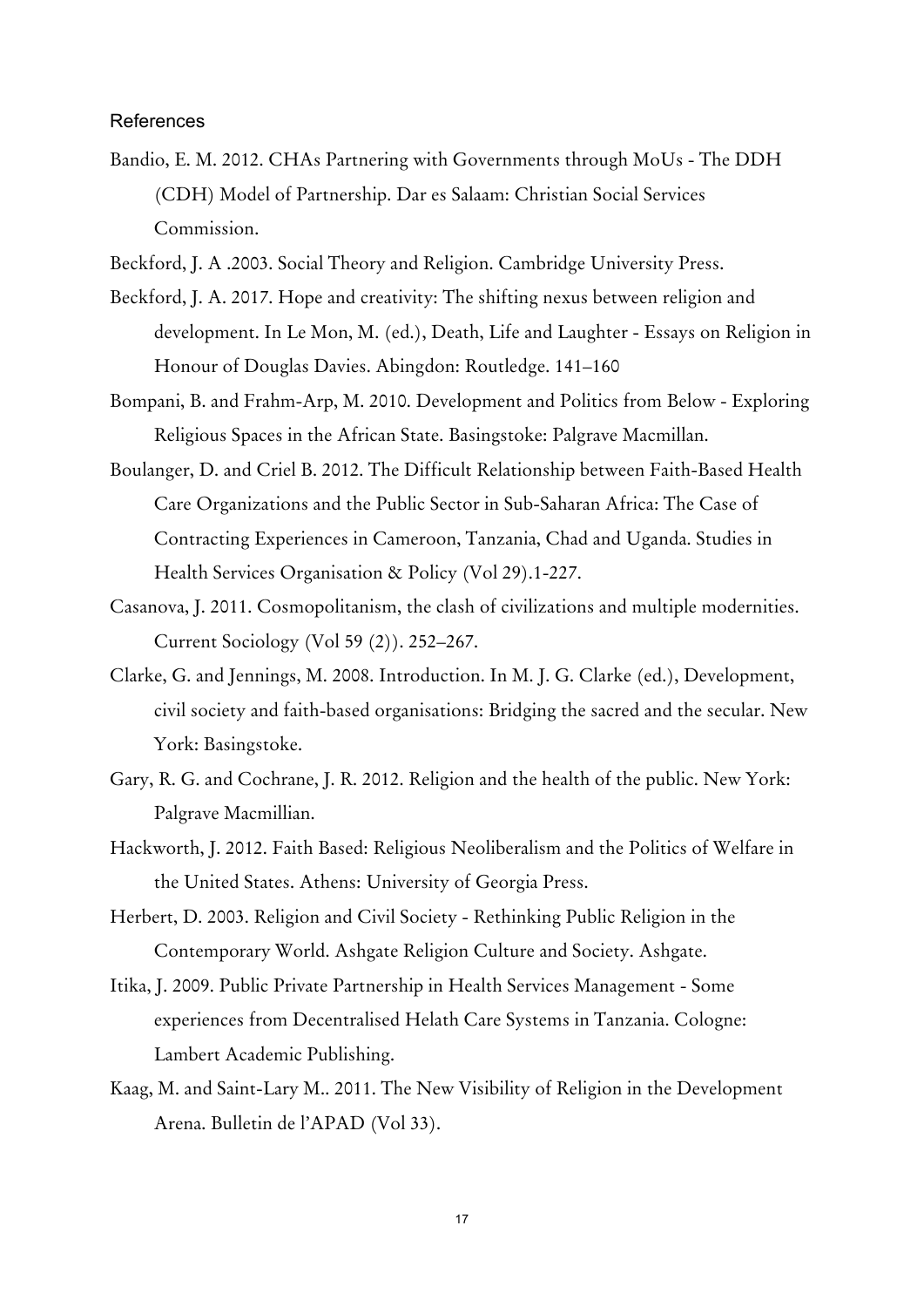- Lunn, J. 2009. The Role of Religion, Spirituality and Faith in Development: A critical theory approach. Third World Quarterly (Vol 30 (5)). Special Issue: Remapping Development Studies: Contemporary critical perspectives.
- Mallya, E. T. 2008. FBOs, the State and Politics in Tanzania. In Bompani, B. and Frahm-Arp, M. (eds.), Development and Politics from Below. Palgrave Macmillan, London. 131–151.
- Mkandawire, T. 2011. Thinking about development states in Africa. Cambridge Journal of Economics. (Vol 25 (3)). 289–313.
- Olivier, J. and Wodon, Q. 2012. Faith-inspired health care providers in SubSaharan Africa and public-private partnerships: A brief overview. Washington DC: The International Bank for Reconstruction and Development/The World Bank. 1-192.
- Paget, D. 2017. Tanzania: Shrinking Space and Opposition Protest. Journal of Democracy. (Vol 28 (3)). 153–167.
- Pallant, D. 2012. Keeping Faith in Faith-Based Organizations. Eugene: Wipf and Stock Publishers.
- Pettersson, P. 2011. Majority Churches as Agents of European Welfare: A Sociological Approach. In Bäckstrom, A., Pettersson, P., Davie, G. and Edgardh, N. (eds.), Welfare and Religion in 21st Century Europe: Volume 2 - Gendered, Religious and Social Change. Farnham: Ashgate Publishing Limited. 15–60.
- Sundqvist, J. 2016. The Need of Contextual Analysis in Swedish Development Cooperation. In Odén, R. (ed.), For Better for Worse: The Role of Religion in Development Cooperation. Halmstad: Swedish Mission Council. 51–60.
- Tomalin, E. 2012. Thinking about faith-based organisations in development: Where have we got to and what next? Development in Practice (Vol 22 (5–6)). 689– 703.
- Williams, A., Clole, P. and Thomas, S. 2012. Co-constituting neoliberalism: Faithbased organisations, co-option, and resistance in the UK. Environment and Planning (Vol 44). 1479–1501.

# Reports and policy documents

Freedom House, S. A. 2016. Freedom of the World: Tanzania. Rosebank, South Africa: Freedom House.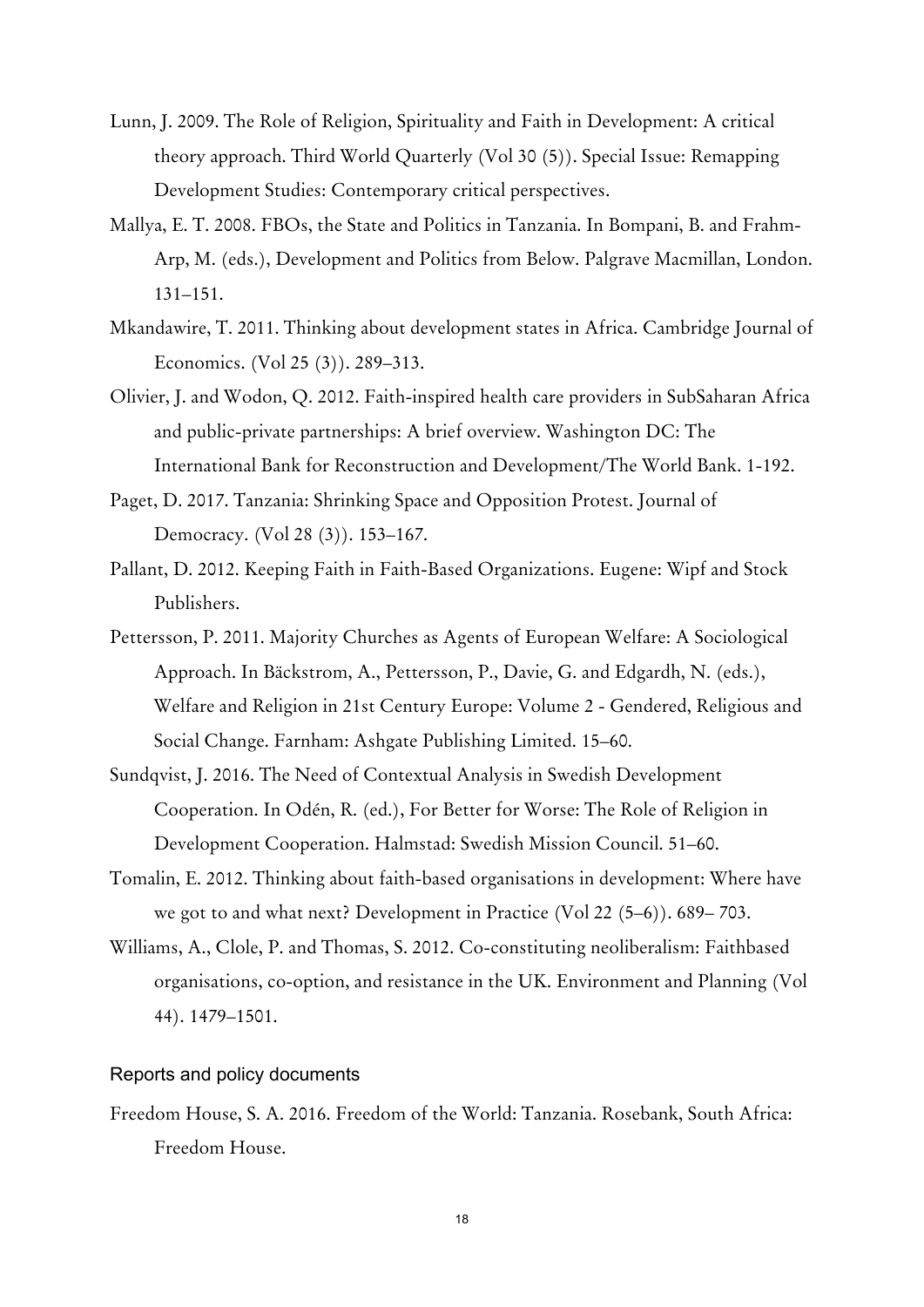- Legal and Human Rights Centre (LHRC). 2016. Human Rights Report (Tanzania Mainland). Dar es Salaam: Legal and Human Rights Centre.
- Marari, D. 2016, October 10. Africa Law: Advancing the rule and role of law in Africa. https://africlaw.com/2015/05/25/of-tanzanias-cybercrimes-law-and-thethreat-tofreedom-of-expression-and-information/ (Retrieved July 31, 2016).
- World Alliance for Citizen Participation. 2016. State of Civil Society Report. Johannesburg, South Africa: CIVICUS.
- World Bank. 2013, February. Private Health Sector Assessment in Tanzania. Dar es Salaam, Tanzania.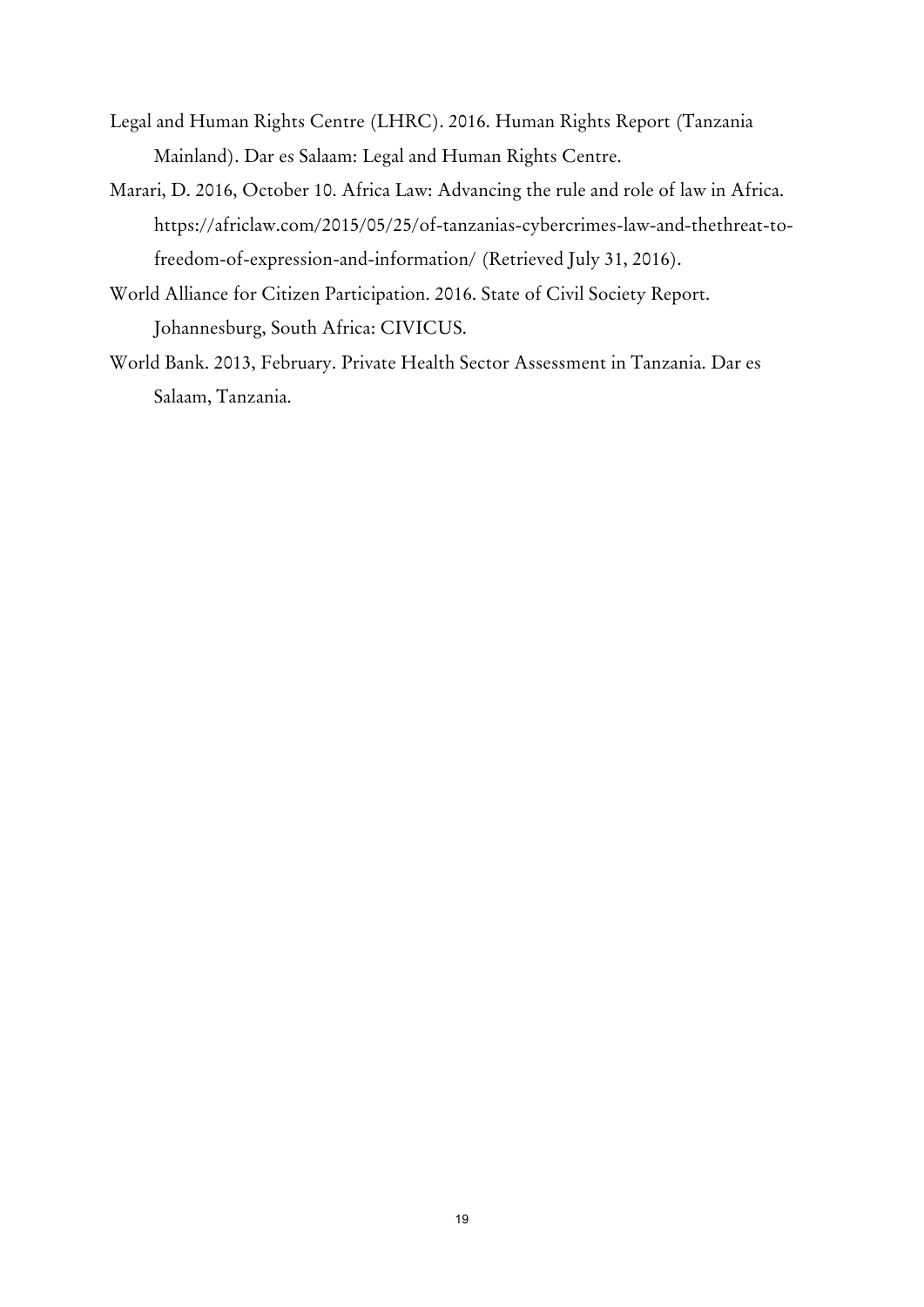# Previous DDB-reports

2017: 10 *Results and Ownership in Swedish Development Cooperation*, Therese Brolin

2017:09 *Peace and Politics: Promoting Durable Solutions to Communal* Conflicts, Emma Elfversson

2017:08 *Peacemaking up close: explaining mediator styles of international mediators,* Mathilda Lindgren

2017:07 *Educating for Peace – A Theological Task in Contemporary Times,* Sara Gehlin

2017:06 *Increasing Access to Abortion – Perspectives on Provider Availability from Different Setting*, Susanne Sjöström

2017:05 *The Quest for Maternal Survival in Rwanda – Paradoxes in Policy and Practice*, Jessica Påfs

2017:04 *Effects of violent conflict on women and children. Sexual behaviour, fertility, and infant mortality in Rwanda and the Democratic Republic of Congo*, Elina Elveborg Lindskog

2017:03 *Moving upstream: gender norms and emerging sexual experiences in early adolescence*, Anna Kågesten

2017:02 *Strategy for supporting low-income countries in building a midwifery profession,*  Malin Bogren

2017:01 *Exporting agrarian expertise: Development Aid at the Swedish University of Agricultural Sciences and its Predecessors, 1950-2009,* Karl Bruno

2016:10 *Beskattning och institutionell kvalitet*, Rasmus Broms

2016:09 *How does China challenge the IMF's power in Africa?* Johanna Malm

2016:08 *Anti-corruption reform – evolution or big bang?* Anders Sundell

2016:07 *Våldsamma hot och priset för ärlighet: En omvärdering av tjänstemäns val att ta mutor*, Aksel Sundström

2016:06 *Women in African Natural Resource Booms,* Anja Tolonen

2016:05 *Beyond the Buzzwords Approach to Gender in Humanitarian Aid*, Elisabeth Olivius

2016:04 *Child Education, Child Labor and the Agricultural Economy*, Elin Vimefall

2016:03 *Path dependent possibilities of transformation: Agricultural change and economic development in north and south Vietnam*, Montserrat López Jerez